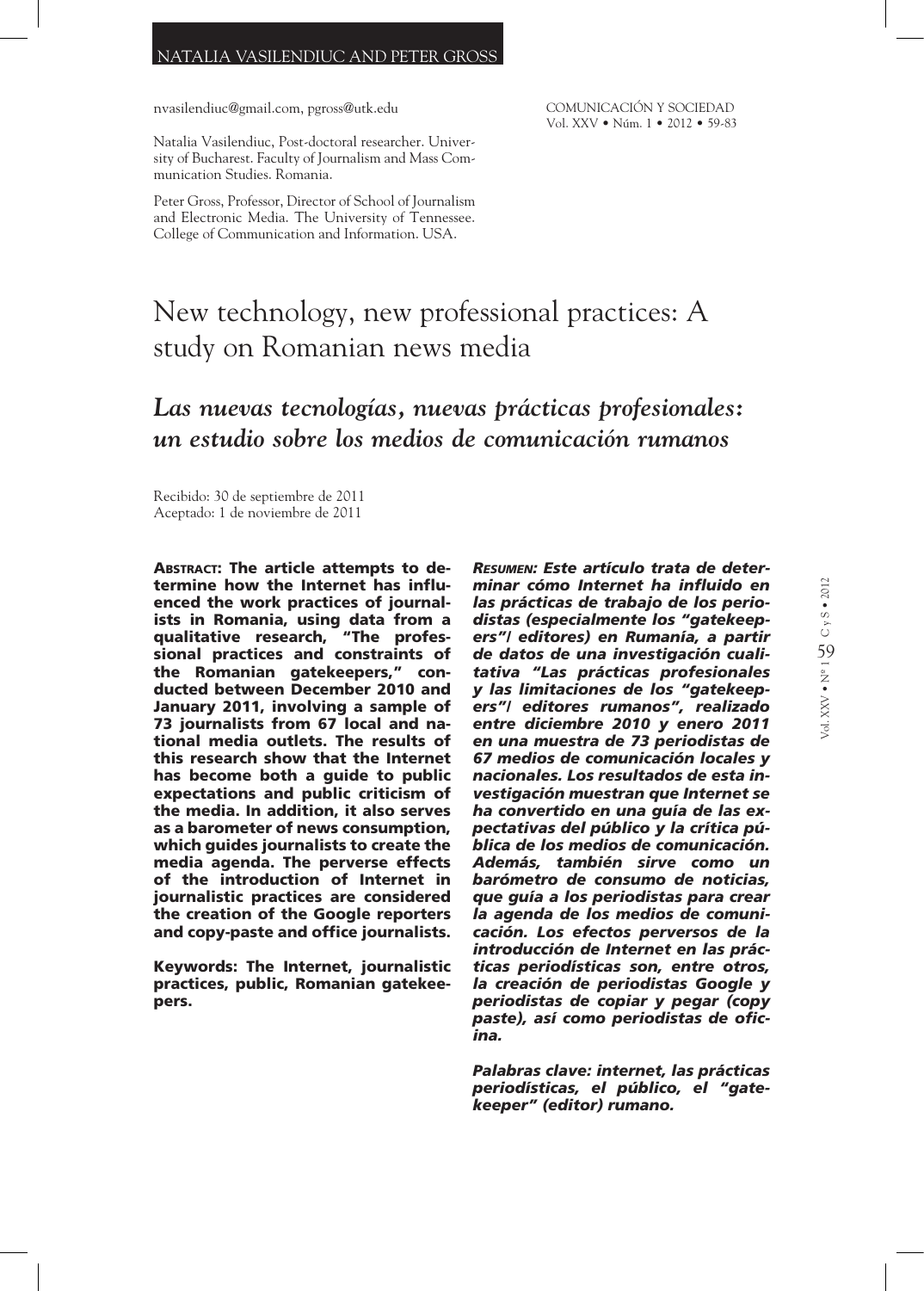#### *Introduction*

That the Internet has altered longstanding patterns in the way the news media function is well documented. Many Western newsrooms were reshaped in the last decade by the Internet and by new, uncertain business models, in turn providing the wherewithal and impetus for the evolution of new journalistic products and practices, such as "aggregation"1, and the inclusion of the public in the reporting and production of news2. Thus, the Internet is not simply a source of information or space for the public debate but has become a platform where the different media products are interwoven, and where the premises for the function of domestic as well as global newsrooms are created by the co-mingling of journalists with media consumers/citizen journalists, resulting in what some have called "participatory" journalism3. By developing the new media, the public has also contributed to the formation of the citizen journalism and open source journalism<sup>4</sup>, and has, arguably, moved itself closer

<sup>1</sup> Aggregation, often amounts to "taking words written by other people, packaging them on your own Web site and harvesting revenue that might otherwise be directed to the originators of the material," according to KELLER, B., "All the aggregation that's fit to aggregate," 2011, last access March 28, 2012 from http://www.nytimes. com/2011/03/13/magazine/mag-13lede-t.html.

<sup>3</sup> PAULUSSEN, Steven, DOMINGO, David, HEINONE, Ari, SINGER Jane B., QUANDT, Thorsten & VUJNOVIC, Marina, "Citizen participation in *online* news media: An overview of current developments in four European countries and the United States," in QUANDT, Thorsten and SCHWEIGER, Wolfgang (eds.), *Journalismus online: Partizipation oder profession?*, Verlag fur Sozialwissenschaften, Wiesbaden, Germany, 2008, pp. 263-283; NIP, Joyce Y.M., "Exploring the Second Phase of Public Journalism", *Journalism Studies*, vol. 7, nº 2, 2006, pp. 212- 236; NGUYEN, An, "Journalists in the Wake of Participatory Publishing", *Australian Journalism Review*, vol. 28, No. 1, 2006, pp. 47-59; JARVIS, Jeff. "Networked journalism", 2006, last access November 21, 2011 from http://www.buzzmachine.com/2006/07/05/networked-journalism.

<sup>4</sup> LEWIS, Seth C., KAUFHOLD, Kelly & LASORSA, Dominic L., "Thinking about Citizen Journalism. The Philosophical and Practical Challenges of User-Generated Content for Community Newspapers", *Journalism Practice*, vol. 4, nº 2, 2010, pp. 163-179; CHANNEL, Amani,

<sup>2</sup> PAVLIK, John V., *Journalism and New Media*, Columbia University Press, New York, 2011; THURMAN, Neil, HERMIDA, Alfred, "Gocha: How newsroom norms are shaping participatory journalism *online*", in MONAGHAN, G. and TUNNEY, S. (eds.), *Web journalism: A new form of citizenship*, Sussex Academic Press, Eastbourne, 2010, pp. 46-62; HERMIDA, Alfred, THURMAN, Neil, "A clash of cultures: The integration of user-generated content within professional journalistic frameworks at British newspaper websites", *Journalism Practice*, vol. 2, nº 3, 2008, pp. 343-356; JENKINS, Henry, *Convergence Culture: Where Old and New Media Collide*, MIT Press, Cambridge, 2006; SCOTT, Ben, "A Contemporary History of Digital Journalism", *Television & New Media*, vol. 6, nº 1, 2005, pp. 89-126; GILMOR, Dan, *We the Media: Grassroots Journalism By the People, For the People*, O'Reilly, New York, 2004.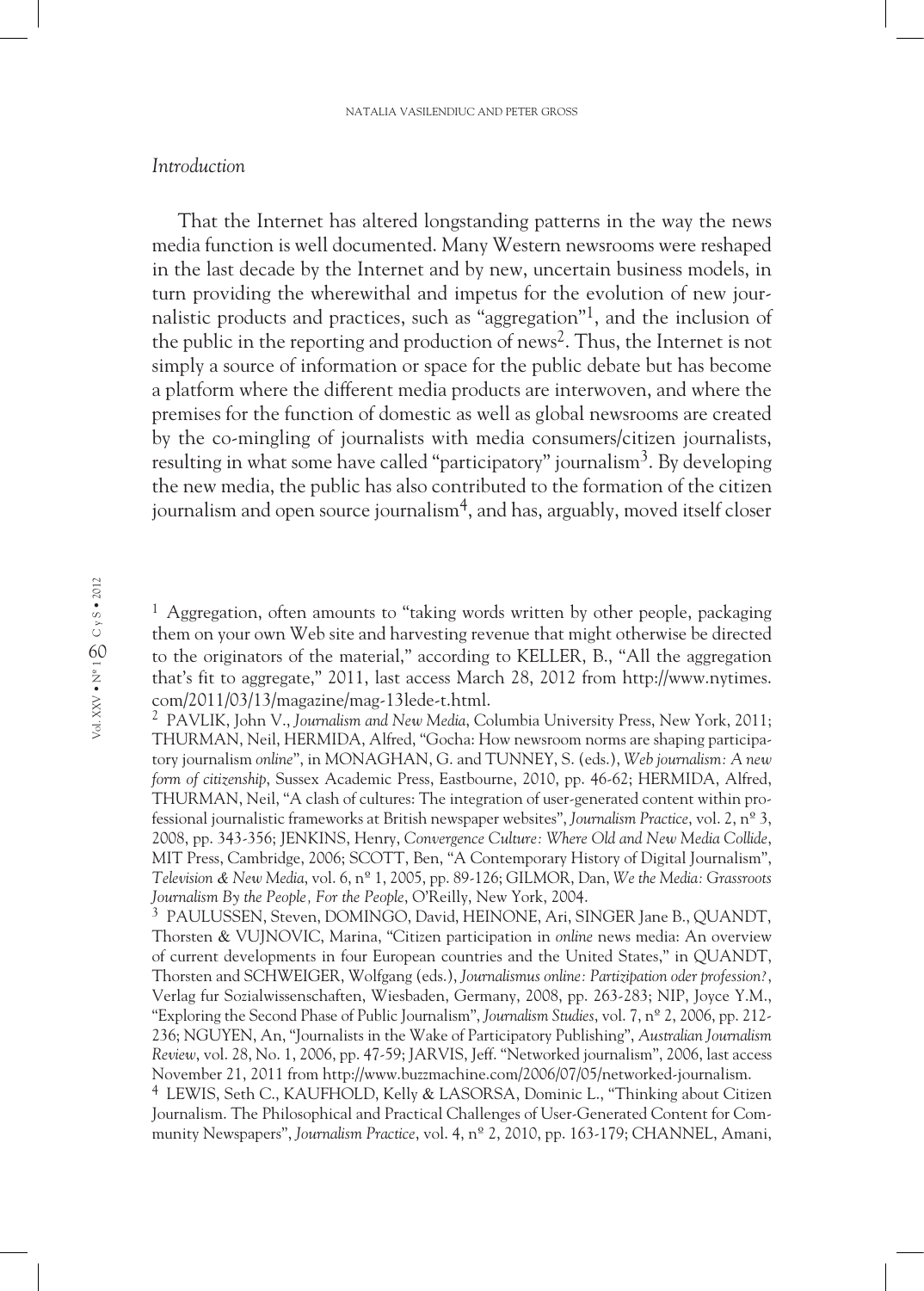to what Salwen et al. named "informed citizen ideal"<sup>5</sup>, exceeding the position of being an exclusive economical target. From a media consumer, the public was transformed into a network activist producing diverse user-generated contents, while journalists have acquired the role of gate watchers and guides who "direct readers or viewers to information that they may be interested"<sup>6</sup>. Under these conditions, a number of intermediaries have appeared through participation in the information process, such as "*online* news aggregators, *online* news publishers, and mobile news actors"<sup>7</sup>.

So far, most research on the transformation of the media in new technological era has focused on Western *online* media development. Much less attention has been paid to the Internet impact on the professional culture of Central and East European journalists. In this article we have focused attention on Romania because it can serve as an excellent example of achievements, but also of persisting problems in using the Internet as journalists' working tools. The research presented in this article aims to fill this gap and and expand knowledge about this region.

#### *1. The context*

The rise of the Internet and other communications technologies has influenced the media organizational transformation. First, digitized newsrooms were forced to be more flexible and dynamic, constantly offering new products to attract public attention. According to the Organisation for Economic Cooperation and Development "[c]ompetition but also partnerships between these new and more established news providers are emerging to redefine value chains, the access to the consumer and how revenues are allocated<sup>38</sup>. Second, the orientation to the *online* content was a strategic economical step for many editorial offices, particularly newspapers ones, because of the decreasing advertising revenues and the lack of audience caused by the "growing dissatisfaction in the population regarding the news industry's devotion to profits"<sup>9</sup>

<sup>&</sup>quot;Gatekeeping and citizen journalism: A qualitative examination of participatory news-gathering", 2010, last access September 13, 2011 from http://scholarcommons.usf.edu/etd/1598. <sup>5</sup> SALWEN, Michael B., GARRISON, Bruce, DRISCOLL, Paul D., *Online News and the Public*, Lawrence Erlbaum Associates, Inc., London, 2005, p. x.

<sup>6</sup> CHANNEL, Amani, *op.cit*., p. 8.

<sup>7</sup> OECD, *News in the Internet Age: New Trends in News Publishing*, OECD Publishing, 2010, p. 3.

<sup>8</sup> OECD, *op.cit.*, p. 85.

<sup>9</sup> ROSEN, *apud* CHANNEL, *op.cit*., p. 5.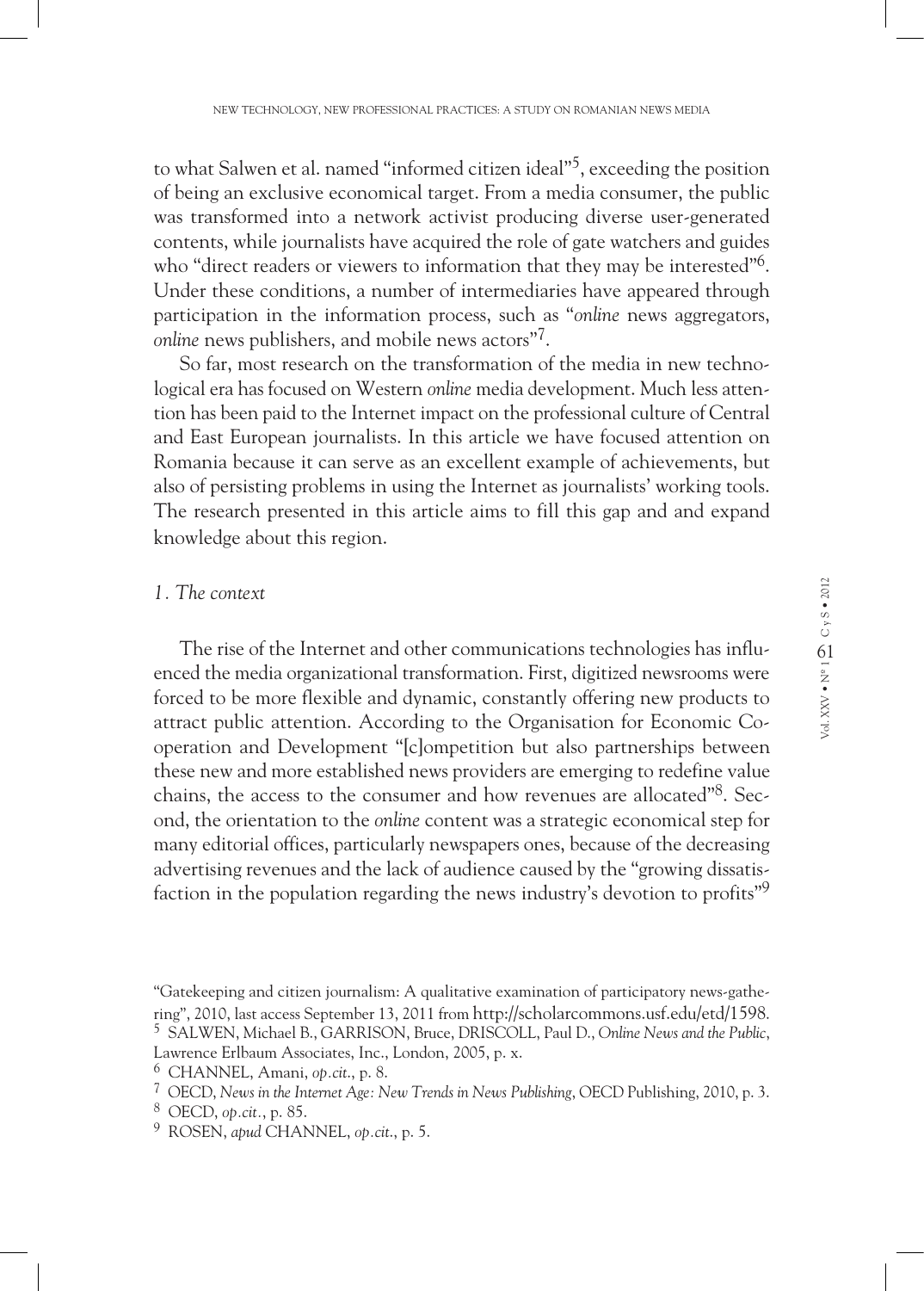and the increasing *online* media market<sup>10</sup>. The majority of the West's major newsrooms have opted to test new *online* business models, some apparently quite profitable<sup>11</sup>, by reducing their costs by promoting the employees' mobility and by working mostly with the Internet savvy freelance contributors. The disadvantages of this restructuring also quickly became obvious: the establishment of weak organizational culture and significant variations in the quality of iournalistic contents. Pavlik<sup>12</sup> explains that "some new media staff don't have strong journalistic credentials […], and they don't always follow the same standards and practices of journalists found in the newspaper newsroom (i.e., they don't always use multiple sources, they don't rigorously fact check, etc.)".

Facilitating access to information, the Internet has also become one of the most important sources of information used by *online* and offline media journalists. On the one hand, new media enables the journalists to check the information in real time and is claimed to have raised the accuracy of reporting; on the other hand, the Internet contributes to the mechanization of copy-paste journalism. The increased speed of production and dissemination of information, the predominant focus on breaking news and content diversity, has had a detrimental effect on quality with factual and other errors committed even by good-quality *online* media. As Pavlik observes, "[j] ournalists under intense deadline pressure can make errors, sometimes serious ones (ranging from a misspelled name to a major factual error), have little time for fact checking, and can even get a story fundamentally wrong - all for the sake of making a deadline<sup>"13</sup>. In addition, the blurring of boundaries between traditional newsgathering, production and consumption, threaten to undermine one of the central functions of the profession of journalism, the gatekeeping14. As Lewis et al.15 claims, with reference to *online* newspapers,

<sup>10</sup> (The) NIELSEN Company, "The Global *Online* Media Landscape. Identifying Opportunities in a Challenging Market", 2009, last access November 15, 2011 from http://blog.nielsen.com/ nielsenwire/wp-content/uploads/2009/04/nielsen-*online*-global-lanscapefinal.pdf.

<sup>11</sup> KIRCHHOFF, Suzanne M., "The U.S. Newspaper Industry in Transition", Congressional Research Service, 2010, last access November 15, 2011 from http://www.fas.org/sgp/crs/ misc/R40700.pdf; GRADIM, Anabela, "Press and profitable news. A business model for *online* newspapers", last access November 15, 2011 from http://www.bocc.ubi.pt/pag/gradimanabela-press-profitable-papers-IAMCR.pdf. 12 PAVLIK, John V., *op.cit.*, p. 102.

<sup>13</sup> PAVLIK, John V., *op.cit.*, p. 94.

<sup>14</sup> LEWIS, Seth C. et al., *op. cit.*, pp. 163-179.

<sup>15</sup> LEWIS, Seth C. et al., *op. cit.*, pp. 163-164.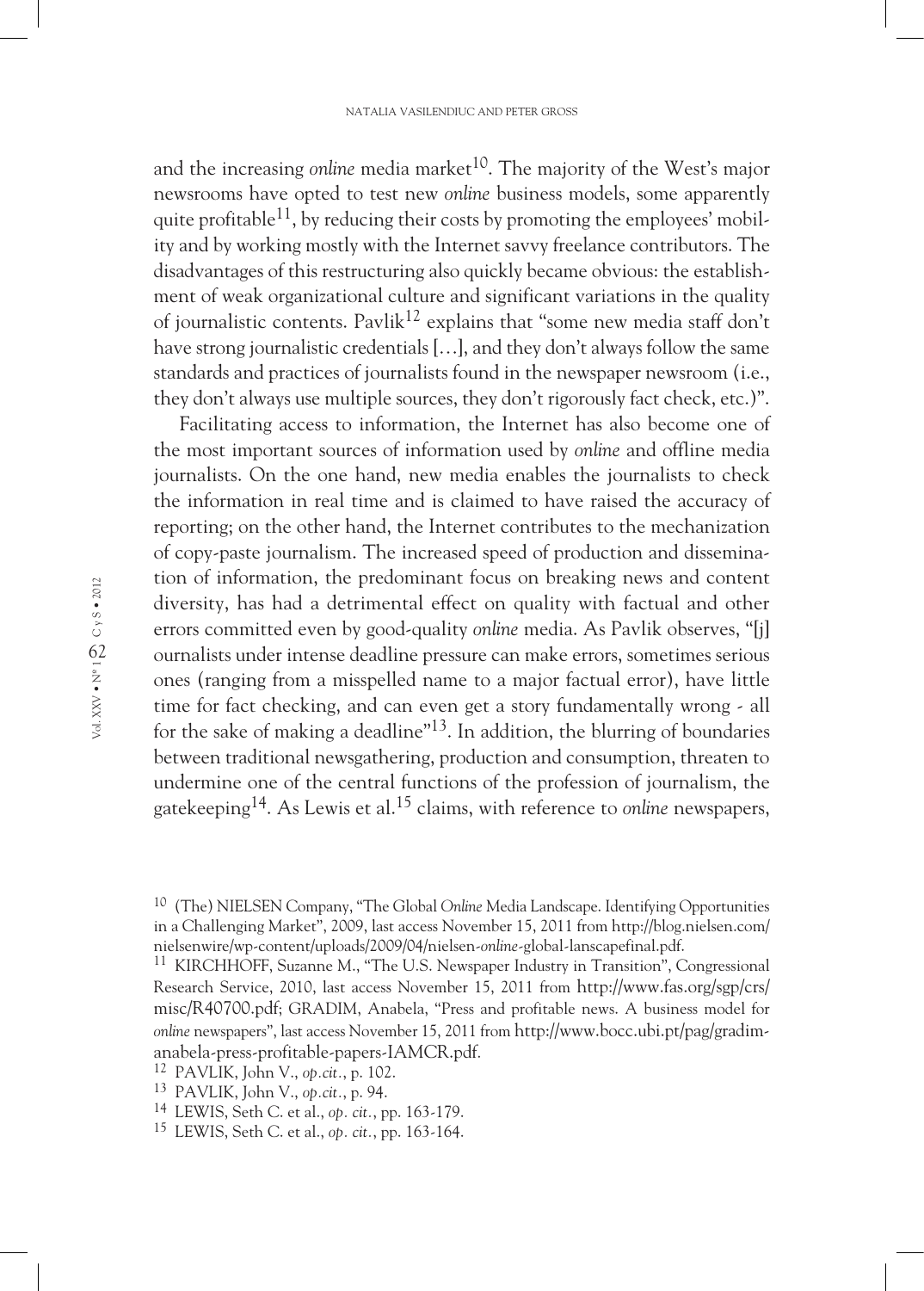the media has opened its "gates" and  $Singer^{16}$  writes that journalists are no longer able to control the "gatekeeping channels". The digitisation of the journalistic profession has taken away the journalists' power over information and news and, therefore, over their audiences<sup>17</sup> and eliminated what Deuze<sup>18</sup> called "the most fundamental [journalistic] 'truths'," such as the right to decide "what publics see, hear and read about the world".

In Romania, the Internet created a turning point in the post-communist development and diversification of the media landscape, albeit it not until the late 1990s and early 2000s. After 2005, however, the number of media that established an Internet presence and Internet usage in the newsrooms increased with the recognition of benefits that it provides<sup>19</sup>: lower production and information and news dissemination costs, and the new media's attractiveness to large numbers of young consumers. In this second decade of the new century, most of Romanian media20 have *online* editions, and some media that have been forced to abandon their traditional platforms because of the economic crisis21, have retained their *online* versions. Basically the Internet has become a complementary channel for distribution of traditional media products, a space where broadcast and printed information and news is posted. Much of the information disseminated propagates the traditional Romanian media's news values such as sensationalism, triviality and the contents determined by the policies of the media owners and those of the manager-journalists and star journalists. According to Dragomir and Thompson, "[t]he quality of news was never high, and is declining. […] The media agenda is dominated by

<sup>16</sup> SINGER, Jane B., "The Socially Responsible Existentialist: A Normative Emphasis for Journalists in a New Media Environment", *Journalism Studies*, vol. 7, nº 1, 2006, pp. 2-18.

<sup>17</sup> SPLICHAL, Slavko, SPARKS, Colin, *Journalists for the 21st Century: Tendencies of Professionalization Among Firstyear Journalism Students in 22 Countries*, Abex Publishing Corporation, Norwood, 1994, p. 37.

<sup>18</sup> DEUZE, Mark, "What Is Journalism? Professional Identity and Ideology of Journalists Reconsidered", *Journalism*, vol. 6, nº 4, 2005, p. 451.

<sup>19</sup> DRAGOMIR, Marius, THOMPSON, Mark (eds.), *Mapping Digital Media: Romania*, Open Society Foundation, London, 2010.

<sup>&</sup>lt;sup>20</sup> In 2010 in Romania were recorded 1120 broadcasting companies and 1325 publications. Most of the Romanian mass media is concentrated in four media groups such as Adev rul Holding, MediaPro, Realitatea Media, and Intact Media Group. For more information about the number of Romanian media companies see the websites of National Statistics Institute (http:// www.insse.ro) and National Audiovisual Council (http://www.cna.ro).

<sup>&</sup>lt;sup>21</sup> From the 36 publications that have disappeared in 2009-2010, less than 20% maintained their *online* version.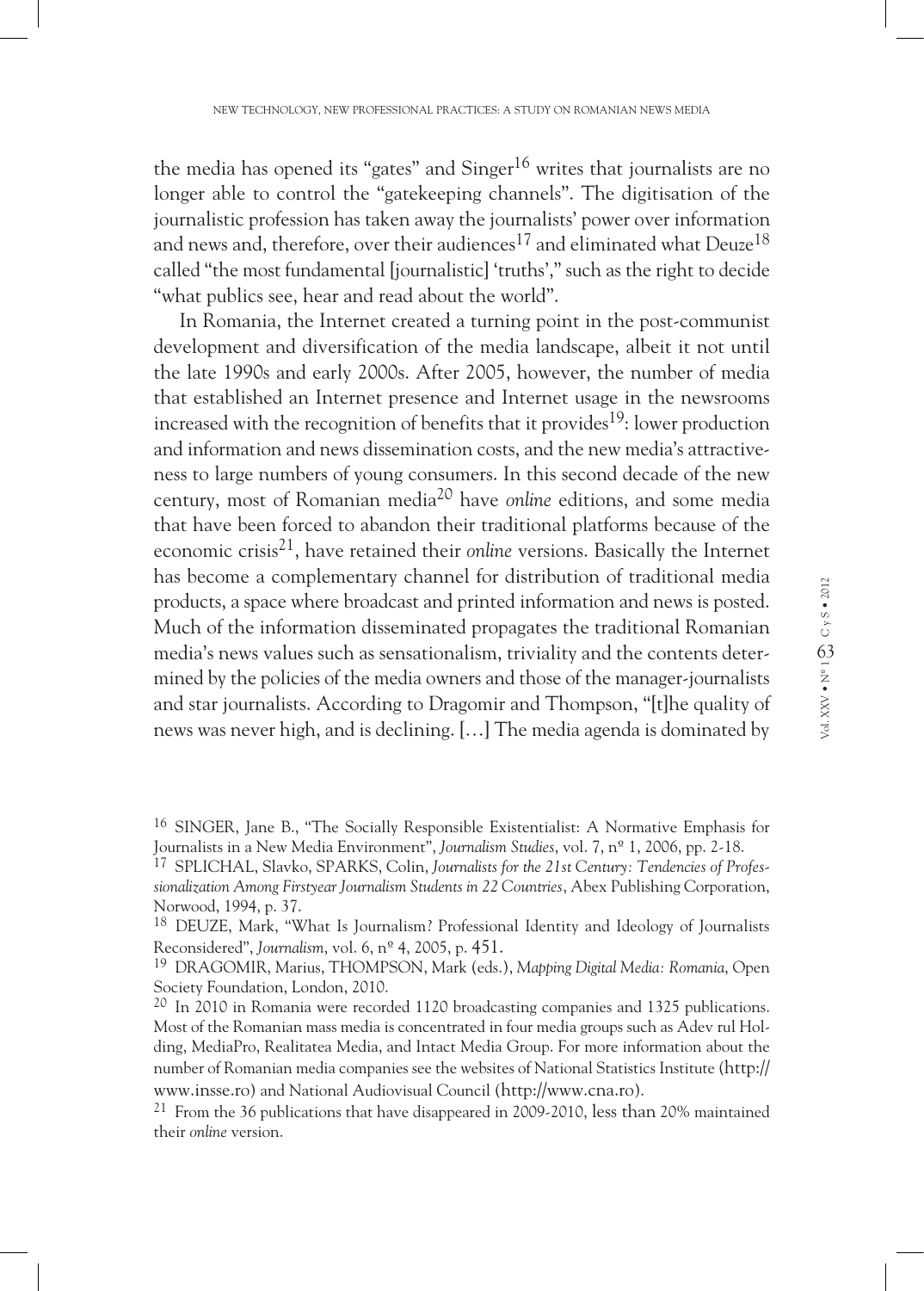what has become known as 'herd journalism'"<sup>22</sup>. Despite all this, the Internet has brought a diversification of media contents. The rise of several independent news sites and journalistic blogs has forced the traditional media to cover a wider array of topics in order to be competitive. Active Internet users who initiated public debates have also, perhaps indirectly, affected this diversification in the coverage of information and news. After all, in Romania the public's role is reduced mostly to providing comments on what is disseminated via the Internet. Dragomir and Thompson observe that the "user-generated content features mainly as comments on popular news websites and on independent forums, followed by blogs"23. In 2010, according to Coman et al. there were some 200 blogs with more than 10,000 unique visitors a month, but they rarely cover politics and serious issues<sup>24</sup>. Ghinea and Mungiu-Pippidi suggested that blogging "was a trend in 2007-2009" and that the "number of blogs is now decreasing, and twittering appears to be the latest fad"<sup>25</sup>.

Whatever the truth may be about the increase or decrease in the number of blogs, both the amateur and professional bloggers use the number of comments, "often more important than their content,"to attract advertising who use these comments as a barometer of the bloggers' success<sup>26</sup>. This situation has given birth to a phenomenon named the "*online* professional commentator" who is employed to post comments, mostly for political parties<sup>27</sup>.

The still laggard development of new media by the turn of the century was also a by-product of the reduced number of Internet uses and of low public media literacy. By 2010, 35.5 percent of Romania's population had access to

<sup>26</sup> COMAN, Mihai, et al.*.*, *op. cit*., p. 151.

<sup>22</sup> DRAGOMIR, Marius, THOMPSON, Mark (eds.), *op. cit.,* p. 7.

<sup>23</sup> DRAGOMIR, Marius, THOMPSON, Mark (eds.), *op. cit.,* p. 7.

<sup>24</sup> COMAN, Mihai, RADU, Raluca, PREOTEASA, Manuela, PAUN, Mihaela, BADAU, Horea, "Romania: Twenty Years of Professionalization in Journalism – still Counting", in EBERWEIN, Tobias, FENGLER, Susanne, LAUK, Epp, LEPPIK-BORK, Tanja (eds), *Mapping Media Accountability – in Europe and Beyond*, Herbert von Halem Verlag, Köln, 2011, pp. 142-154.

<sup>25</sup> GHINEA, Cristian, MUNGIU-PIPPIDI, Alina, "Media Policies and Regulatory Practices in a Selected Set of European Countries, the EU and the Council of Europe: The Case of Romania", European Commission Report, October 2010, last access March 29, 2012 from http:// www.mediadem.eliamep.gr/wp-content/uploads/2010/05/Romania.pdf , p. 16.

 $27$  At the beginning of this trend, these commentators were paid by political parties during election campaigns to spread various ideological messages and to activate certain categories of voters. Today the phenomenon has moved into the economic arena. There are dozens of commentators who are hired to post comments to create the feeling that a blog is not only visited, but also create spaces for discussion, a space that influence public opinions. (COMAN, et al., *op. cit.*, p. 151)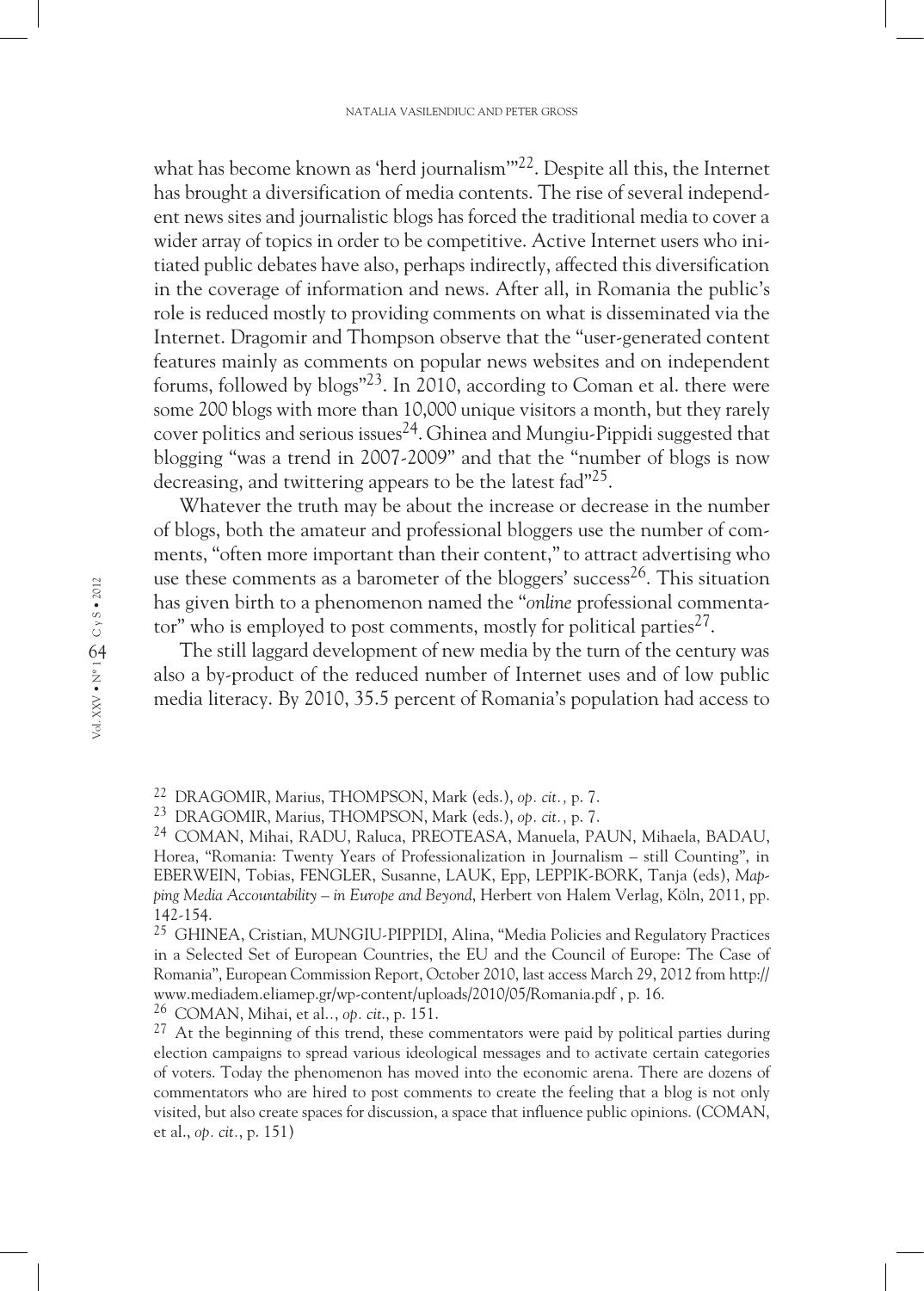the Internet, according to the International Telecommunication Union<sup>28</sup>, a significant growth from only 3.6 percent in 2000. The Gallup Organization in Romania, in a 2011 study carried out at the request of the National Authority for the Administration and Regulation in Communications (Autoritatea Nationala pentru Administrare si Reglementare in Comunicatii – ANCOM), found that 46 percent of Romania's population has access to the Internet. Whatever the exact percentage of those who have access to the Internet, Romania is still in one of the last places among European Union countries when it comes to the availability of and access to Internet connections<sup>29</sup>. The Romanian Minister of Communication and Informational Society, Valerian Vreme, has given assurances that ninety percent of areas that do not now have internet connections will have them by  $2015^{30}$ . Most of these users are 15–20 years of age, spend more than 4 hours per day *online*, and consider the Internet the most trusted source of information. It should be noted that they are not necessarily media consumers, but rather social networks users $^{31}$ .

#### *2. Research design*

#### *2.1. Method and problem statement*

This article presents the results of the qualitative research, "The professional practices and constraints of the Romanian gate keepers<sup>"32</sup>, which was carried out during December 2010 and January 2011. The research was based on semi-structured interviews with 73 journalists/gatekeepers holding senior positions in the newsrooms of 67 local and national media outlets (11 television channels, 11 radio channels, 33 daily and weekly newspapers, magazines,

<sup>28</sup> ITU, "Romania. Internet Usage Stats and Market Report", 2010, last access March 29, 2012 from http://www.internetworldstats.com/eu/ro.htm.

<sup>&</sup>lt;sup>29</sup> Twenty six percent of Western European have access to the Internet, according to Neelie Kroes, vice-president of the European Commission responsible for the Digital Agenda.

<sup>30</sup> DORDEA, Alexandra-Livai, "Neelie Kroes: Este inacceptabil ca in Romania, 54% din populatie sa nu aiba acces la Internet", *Evenimentul Zilei,* 11-07-2011, last access March 28, 2012 from http://www.evz.ro/detalii/printeaza-articol/stiri/neelie-kroes-este-i…il-ca-in-romania-54-din-populatie-sa-nu7-aiba-acces-la-internet-9.html.

<sup>31</sup> DRAGOMIR, Marius, THOMPSON, Mark (eds.), *op. cit.,* p. 6.

 $32$  This work was supported by the strategic grant POSDRU/89/1.5/S/62259, Project title: Applied social, human and political sciences. Postdoctoral training and postdoctoral fellowships in social, human and political sciences", co-financed by the European Social Fund within the Sectoral Operational Program Human Resources Development 2007-2013.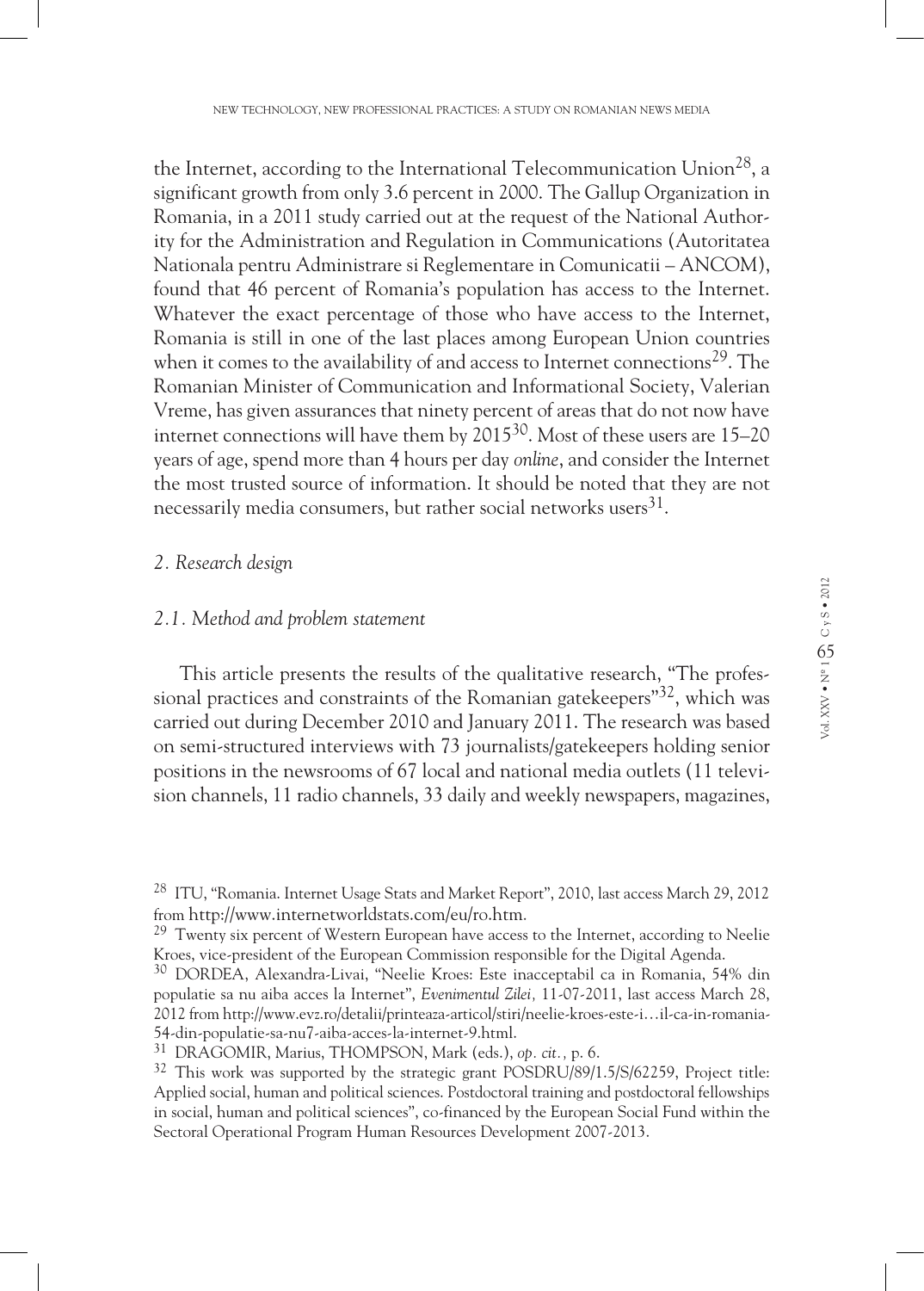three news agencies and nine Internet-based media outlets). Some interviews were performed in face-to-face meeting, whereas others were done *via* Messenger. The length of the interviews varied between 25 and 60 minutes. The sample of journalists was selected by the "snowball" method, identifying interest cases from editors-in-chiefs or interviewed journalists. No compensation was provided for participation. The interviews were analyzed by using the procedures of grounded theory, comparison and axial coding

The interview guide covers the gatekeepers' orientations towards the professional culture of journalists (roles, values, standards, code of ethics, self regulation), professional practices (collection, selection, processing, verification and dissemination of information), the influence of new technologies (especially the Internet) on journalistic work, and the internal and external factors that influence the gatekeepers' professional activity (public, sources, employers, colleagues, family etc.). This article focuses on those parts of the interviews that address the professional practices and values of gatekeepers, the impact of the Internet on the gatekeepers' activities, and the public roles in the production of news. Thus, we pose the following research questions: How have the recent evolutions of Romania's *online* media market modified the professional practices of the journalists in general and of the gatekeepers in the newsrooms in particular? What role in their opinion does the public have in the news production process of offline and *online* media? What are their attitudes about user-generated contents? The point of this study is not to argue that the Internet has influenced the journalists' work for better or worse but instead to expand our knowledge about how gatekeepers understand the impact of the Internet in their professional practices (gathering, filtering, and reporting the information).

With the rise of the Internet, the 'gatekeeping' concept has gained additional significance, because it has extended it from the professional realm to the citizens' realm via citizen journalists and bloggers<sup>33</sup>. In our study the gatekeepers are defined 'classically' as media professionals (mostly editors) who select, write, edit, position, schedule, repeat, and negotiate journalistic contents34. They are the filters, the transmitters of the meaning that derives

<sup>33</sup> MICHNIEWICZ, Marta, *Burgerjournalismus in der digitalen Offentlichkeit. Die politische Rolle von Blogs in der gegenwartigen Zeit*, Diplomica Verlag Gmbh, Hamburg, Germany, 2010.

<sup>&</sup>lt;sup>34</sup> SHOEMAKER, Pamela J., VOS, Tim P., REESE, Stephen D., "Journalists as gatekeepers", in WAHL-JORGENSEN, Karin, HANITZSCH, Thomas (eds.), *The handbook of journalism studies*, Routledge, New York, London, 2008, p. 73.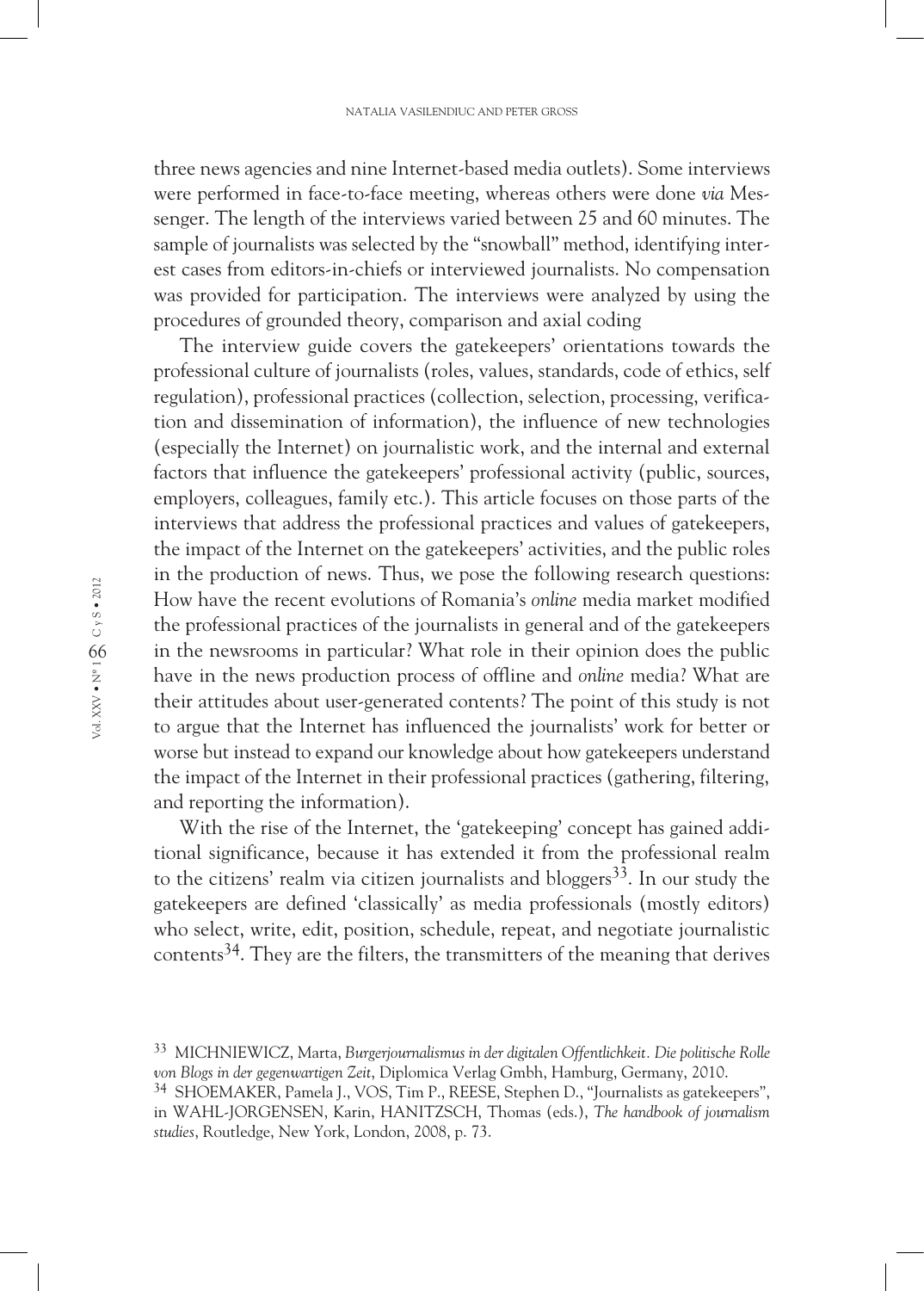from the information that they consider useful, interesting, and beneficial to their audiences $35$ .

#### *2.2. Sample description*

Of the 73 gatekeepers-respondents, 48 are men and 34 women with five to 20 years of journalistic experience. The research sought to identify the professional practices and constraints of the gatekeepers of whom twenty-four hold editor-in-chief positions, five are deputy editors-in-chief, one is a desk editor, 41 are editors, and two are (television) program coordinators.

Two thirds of the surveyed journalists are generalists<sup>36</sup>; their activities are focused on current topics. The other third specializes in issues that correspond to the distinct profiles of their media institutions, be they political, economic, social, sports, or entertainment. Journalists working in the local media are generalists, as are about half of the journalists working with the national media. All gatekeepers in this study spent about 70 percent of their work time making decisions on editorial issues and coordinating their journalistic teams. The rest of the time is assigned to collecting and verifying information, writing and disseminating of journalistic contents.

We should note that this research involves two generations of gatekeepers: the first generation has over 15 years of journalistic experience and was educated mostly in editorial offices, and the second generation is represented by "younger" gatekeepers with an average of eight years of professional experience and a university degree or took university courses in journalism. Seventy five percent of the 1990s generation journalists included in this study have a higher education (35 percent among them in journalism, 65 percent in philology, foreign languages, history, philosophy), compared to 90 percent of young journalists (95 percent in journalism). We identify them as the generations of 'the 1990s' and 'the 2000s'. These clarifications are necessary, because younger journalists have never worked in an editorial office in which there is no Internet available either as an information source or as a platform for their

<sup>35</sup> SCHOEMAKER, Pamela J., VOS, Tim P., *Gatekeeping Theory*, Routledge, New York, 2009, pp. 3-5; COMAN, Mihai, *Introducere in sistemul mass-media*, Polirom, Iasi, 1999/2007, p. 253.  $36$  Only journalists who hold leadership positions and are considered gatekeepers who practice journalism (collect and disseminate information) were chosen. Not all Romanian editors practice journalism. Many have only managerial or administrative positions and, as such, are also gatekeeper but not journalists; they were not included in this study. Thus the differentiation between generalists and those who have specific assignments.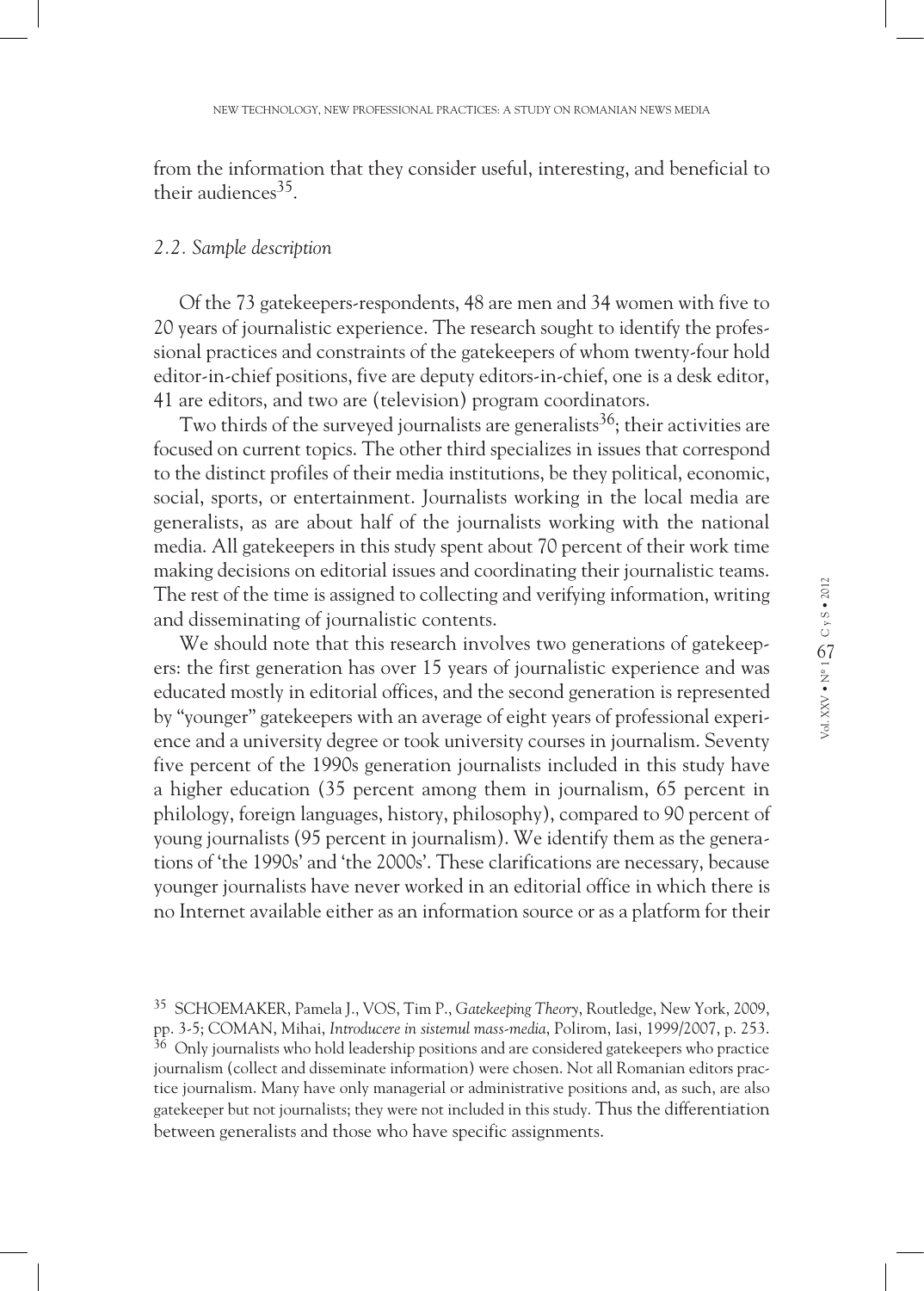journalism. Consequently, interview guide questions about how the Internet has transformed their journalistic activity are outdated, because they could not compare their experiences with the past. In their case, the questions were related more to how the Internet affects their professional activity and not how the Internet transformed it. In the case of the 1990s generation, professional practices underwent a major change, which enables them to address the evolution or devolution of journalistic activities.

#### *3. Findings*

### *3.1. The gatekeepers' discourse about the professional practices and values*

The findings suggest that the informational value of news, the subjective, personal skills of journalists and editors, their "flair and intuition," and editorial policies are the criteria upon which gatekeepers select and disseminate information and news. This co-mingling of objectivity and subjectivity highlights the personalized nature of journalistic practices, which in Romania means that sometimes the journalists' work is constrained by editorial directives or by personal interests, relegating public interest as a *raison d'etre* to a secondary consideration. To put it another way, the high polarization and personalization of the Romanian media has decreased the public mission of journalists.

According to their own testimony, the gatekeepers act more as if they were owners of information and news rather than responsible stakeholders in the quality and integrity of the news and information product. In these circumstances it is quite difficult to talk about journalistic objectivity, because in this process of journalism some practitioners try to present their own vision of events, and "customize" news by distorting facts. Very often the gatekeepers distribute information to generate conflicts, which in turn becomes news. And if the information available to these gatekeepers does not create conflicts in and of itself, they will massage the information in a way that ultimately creates conflicts. Therefore, the introduction of penalties for slander represents an attempt to reduce the number of fake or specious news reports and journalistic "investigations". The downside of slander laws is that they have also decreased the number of journalistic investigations in general and, in addition, the fear of lawsuits is forcing the journalists to self-censorship<sup>37</sup>.

<sup>&</sup>lt;sup>37</sup> According to Article 206 of the Penal Code on the statement or allegation in public, by any means, a fact regarding a person, which if true would expose that person to a penal, admi-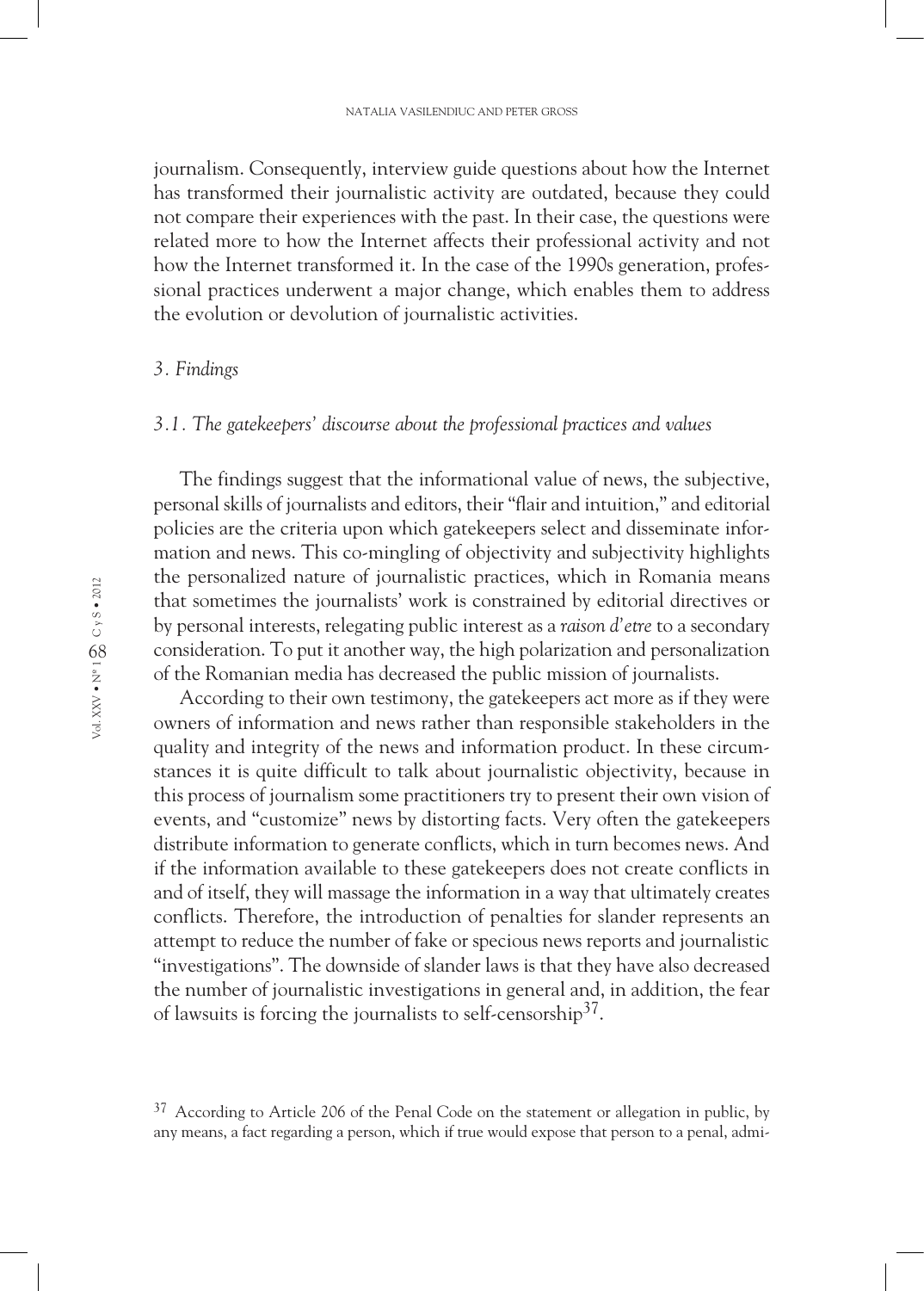Plagiarism remains one of the unsolved problems in the Romanian media. The practices of the Romanian media include appropriating the news products generated by news agencies or the press releases of various PR departments, and using photographs and other images without crediting their sources. Some journalists use information obtained by colleagues to write their own news articles, without citing the primary/journalistic sources or mentioning the colleague(s) who collected the relevant information. There are Romanian journalists who sabotage their colleagues, preventing them from contacting certain sources or, worse, denigrating them in front of their bosses. Such practices are, speciously, explained by pointing to professional constraints such as deadlines, shortages of technical and financial resources. They also point to restrictive professional rules, standards and procedures that are part of the various codes of conduct that explicitly or implicitly impose a media organization's editorial policy but are not intended to dictate administrative or journalistic behavior, rules on writing or the injection of socio-political attitudes in journalism. Romanian editorial policies consist of administrative directives, which require specific views, directions, and restrictions to be applied to journalism. These policies are intrusions in professional practices and an obvious way to censor the journalists' activity. An eloquent example are the transcripts published in the Romanian press between Sorin Ovidiu Vantu and his employees from media group Realitatea, where the employer and owner explicitly requires journalists to direct the attention to certain issues, to bring certain guests in the studio, to denigrate certain people, and so forth<sup>38</sup>.

The media outlets' codes of conduct are not made public, although they are often publicly used to justify editorial conflicts, fire journalists for plagiarism, professional incompetence, and explain the need for censorship. Some editorial codes, especially in large media groups, stipulate that the journalists have to go through various competency tests<sup>39</sup>. These are subjective forms of evaluation that allows employers to fire journalists invoking their incompatibility with the editorial policy or point out professional incompetence. The following quotes from survey participants capture the general attitude:

nistrative or disciplinary, or public contempt is punished by a fine of 2.5 million lei [\$760.000] to 130 million lei [\$40 million].

<sup>38</sup> See http://www.ziare.com/sorin-ovidiu-vantu/stenograme/noi-stenograme-in-dosarul-vintueste-razboi-cu-basescu-si-cu-gasca-lui-1049815.

 $39$  See the case of media group Intact: http://economie.hotnews.ro/stiri-media\_publicitate-10609943-angajatii-saptamana-financiara-fin-pusi-aleaga-daca-vor-lucrezecontinuare-aceste-publicatii-parte-intact-publishing.htm.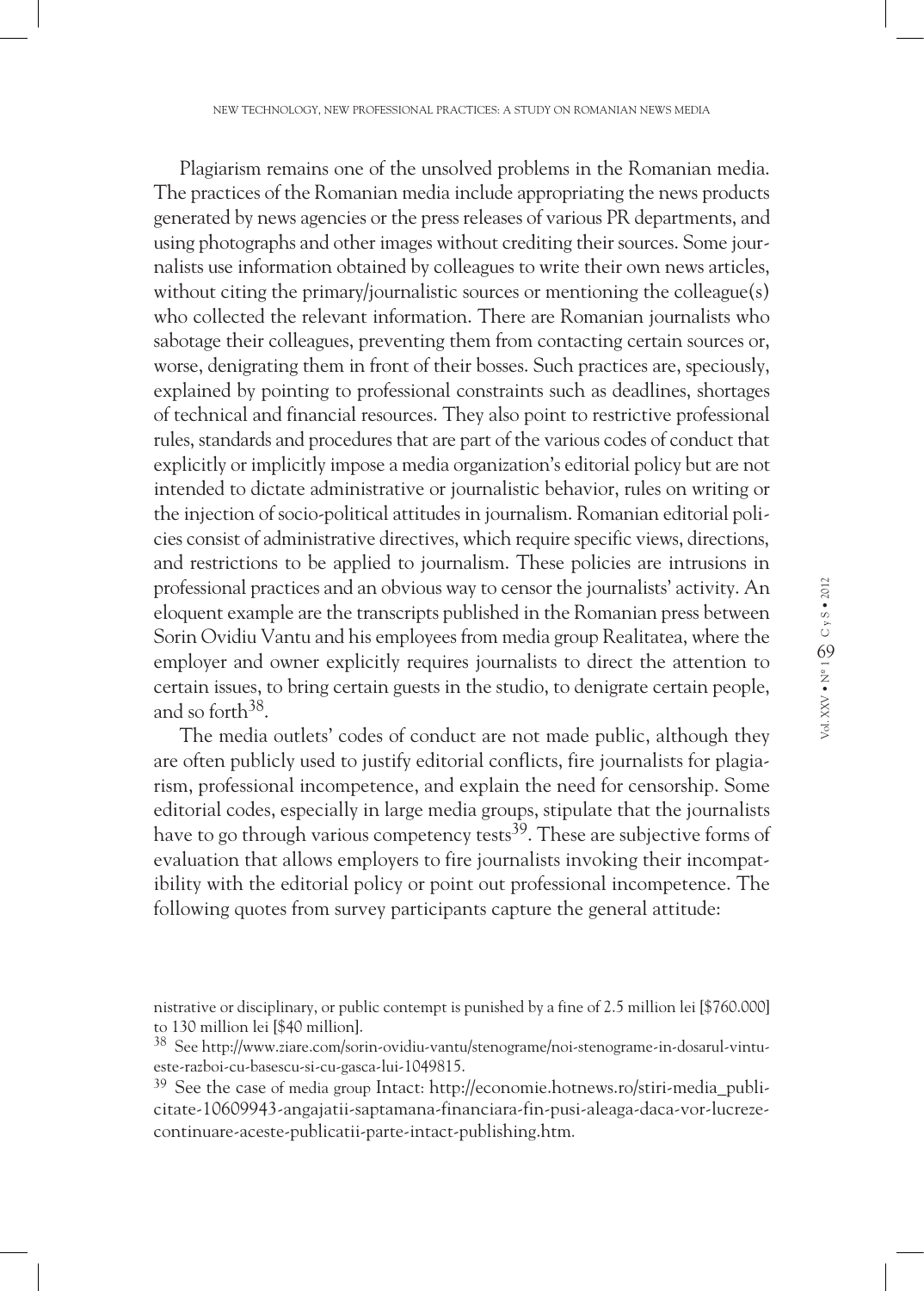The media have been and will always remain the biggest mass manipulators. The chase after fame can drive the journalists to extreme [behavior]. I cannot deny that the journalists invent news. They invent a lot! But it is inevitable.  $(G56^{40}/$  editor private TV channel).

After all, the press reflects reality like a mirror. No mirror is perfect. But a true journalist will never knowingly keeping silent about a fact. Unfortunately, in Romania, as in other countries, there are often two kinds of censorship: one traced to the editorial interests of the media (or their owners) and the other the journalists. (G13/ deputy editor-in-chief).

Implicitly, such less than professional processes are also related to the verification of information. Gatekeepers do not usually verify information sent to them by personal and official sources, a fact commonly blamed on the ebb and flow of information, the absence of possibilities to verify information in a timely fashion, and restrictions to access to information, a highly scrutinized period for the dissemination of journalistic texts, and deadlines. Consequently, gatekeepers often disseminate unintentional falsehoods. Most of them are convinced, however, that the journalism they disseminate is accurate enough to constitute truth, despite the fact that some respondents admitted that they rely on their "sixth sense" or intuition to verify information and blame factual errors on their sources. In other words, based on already known information about a topic they do not make an effort to verify the information, but they believe that, once extracted from a certain context or quoted certain sources, especially official ones, the information is true. For example, when journalists quote a press release, they do not contact the source to verify the information but take the verbatim text and appropriate it as their own. Moreover, when any official makes a defamatory statement against other public figures, journalists do not check the information, but disseminate it without verifica- $\mu$ <sub>1</sub>. Thus all kinds of fallacious, unverified news appears in the Romanian media. In order to protect themselves the journalists hide behind quotations and assume no responsibility for the information they disseminate. On the

 $40$  All statements presented in this research are part of the seventy-three interviews with Romanian journalists conducted from December 2010 till January 2011. To differentiate the interviewees' answers, all the responses were coded according to the order they entered on the interview list.

 $41$  A brief example of such statements is found in ARMANCA, Brandusa, "Acomodarea cu insultele", in *Revista 22*, 13-03-2012, last access March 20, 2012 from http://www.revista22.ro/ acomodarea-cu-insultele-13769.html.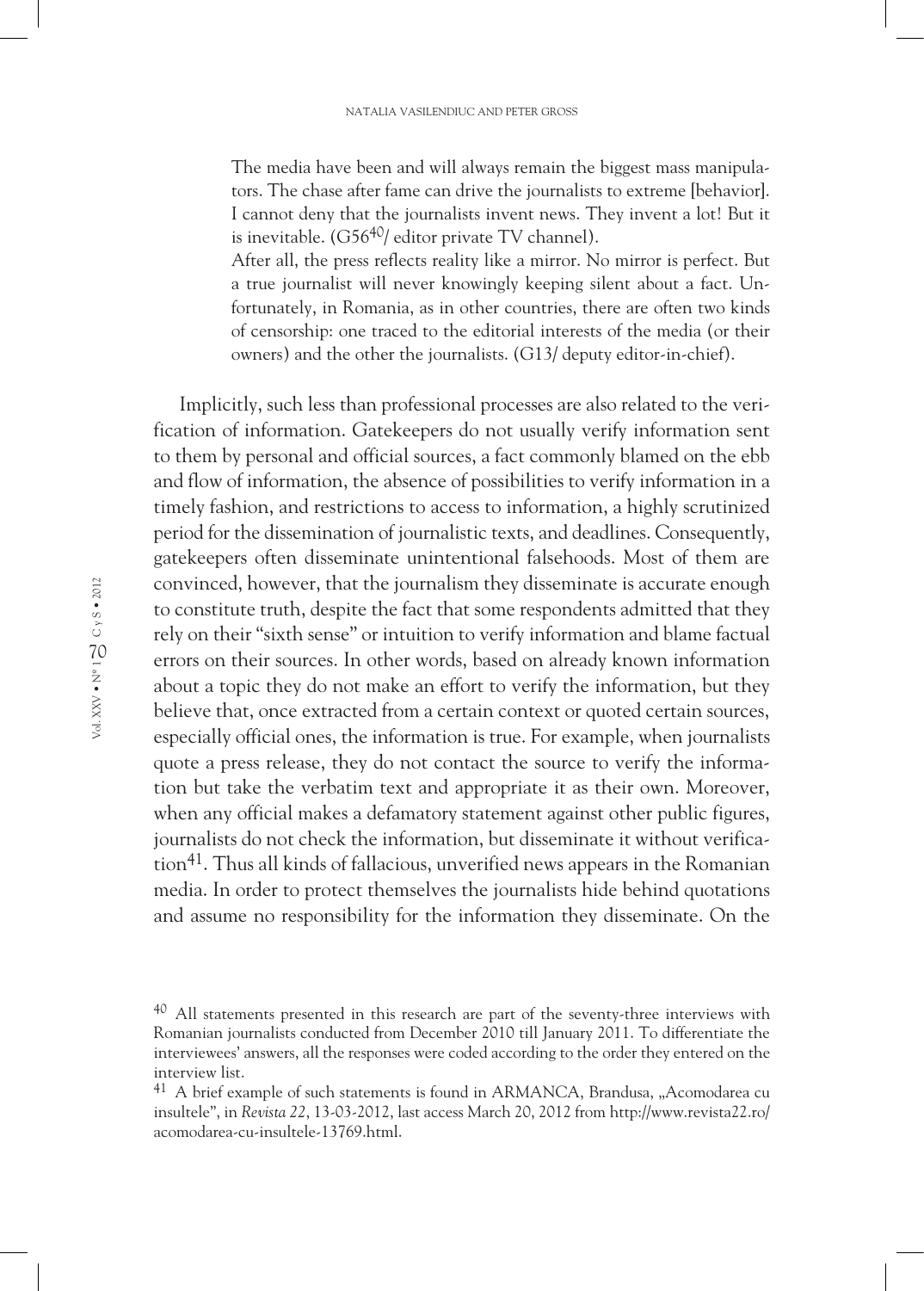other hand, even when information and news are proven to be inaccurate, there are no professional repercussions.

What creates additional confusion among gatekeepers is the concept of "diversity of opinion." The gatekeepers surveyed define diversity of opinion as a professional value; it is the defining element of truthful information<sup>42</sup>. In practice, however, some journalists take into account that they are referring to the notion of "pluralism of opinion" only when the editorial policy decisions are incumbent on them, while the decisions are most often reduced to a single opinion. In Romanian newsrooms, pluralism of opinion is determined by editorial policies. If journalists are the ones who make decisions regarding their contents, then they can use pluralism of opinion as a mandatory rule in doing their work. In fact, pluralism of opinion seems more a statement of intention. They also perceive pluralism of opinion as a legitimate result in relation to the monopolization of information sources, because when Romanian journalists define pluralism of opinion, they mean two or three sources of information. Most often, these sources are the same or present the same points of view regardless of the media that give them exposure. Nowadays there is even a monopoly of information sources. This is most visible on television, where the same faces discuss the same various issues. Although pluralistic reflection has become a routine, and the ability to offer different points of view is a normative act, it could still be ignored like any other Romanian media standard. The conflicts between reporter and editor, gatekeepers said, were related to these problems. For instance, one example is that "[i]n Romania the editors are or become those that the employer selects on an informal basis to lead the newspaper and less those that are real professionals or have a certain prestige in the press<sup> $43$ </sup>. It can be concluded that in order to promote a media director, institutions need to have informal relationships rather than be professional; otherwise one is doomed to remain forever a reporter or editor. The emergence of the Internet did nothing but to emphasize these practices.

<sup>&</sup>lt;sup>42</sup> Romanian journalists do not put a high value on complete or accurate information, because access to information is still hampered by various factors. So they insist that information has to be reliable and true.

<sup>43</sup> TUDOREL, Nicolae, *Mass media - organizational constraints and freedoms*, Publishing House of the University of Bucharest, Bucharest, 2008, p. 198.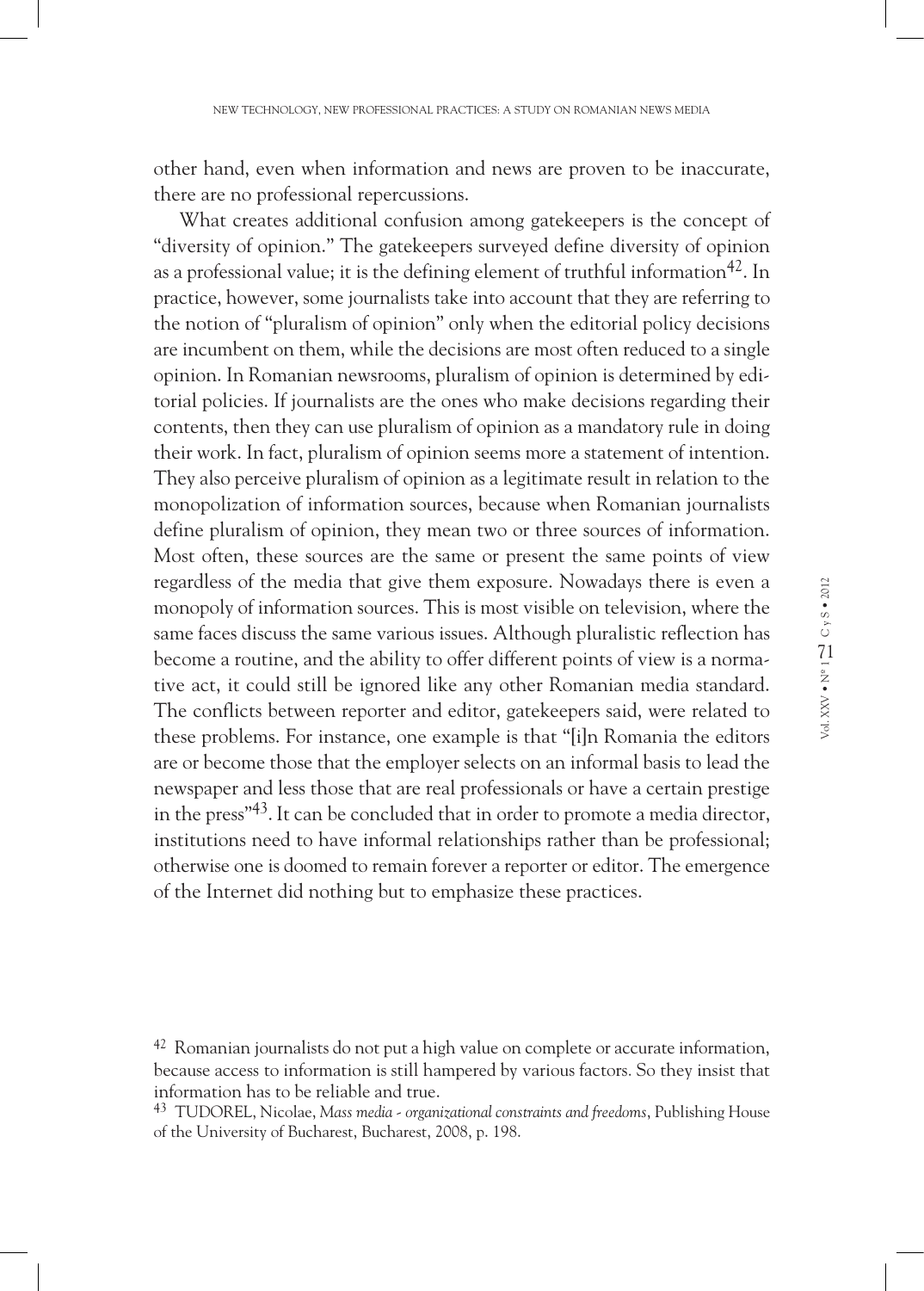#### *3.2. The Internet and journalistic practices*

According to Romanian media gatekeepers, the Internet is concurrently considered a primary and indispensable source of information, a news and information distribution channel and effective resource of communication with the public, and an information tool for disinformation and manipulation, a technology that killed traditional journalistic practices, a platform that has created Google reporters and copy-and-paste and office-bound journalists. The Internet is seen by the survey's respondents as the most effective way of gathering, verifying and disseminating information, elevating speed of producing and distributing information over quality. At the editorial level the worldwide network has become the link between reporters and editors. The reporter can transmit information in real-time to his/her editor, and the latter is capable of instantly giving some direction to the reporter on an editorial direction to a particular story or for dealing with sources of information.

In the case of the younger generation, this Internet represents the fastest, most effective, unique and reliable modality of obtaining and verifying information, and even a facile way of learning journalism outside of formal institutions. These practitioners exclusively promote office-based journalism and develop such occupational practices like plagiarism and copy-paste journalism. For some of them, the return to the old professional practices means a decline in professionalism. In the absence of the Internet, they feel less capable of being competitive and less "professional". One journalist describes how the Internet has "radically" changed the information collection practices:

> This is also the reason why we are increasingly confronted with "a copypaste journalism." Nowadays information comes to you; you do not have to run after it. You just have to be receptive to it and capitalize on it. With the Internet explosion, people do not do much fieldwork. It is sufficient that a news agencies or a newspaper to generate a story for journalists to give new connotations or build up the subject. New media is a valuable addition. You can learn everything about a subject and what has been written about it with a single search on Google and that helps you find similar [materials] on similar subjects. (G48/ editor-in-chief *online* media).

In contrast, the generation of the 1990s sees the Internet as an alternative but not exclusive source of information. These practitioners prefer the networks of sources nurtured over the years to gather the information. In their discourse about their sources, they mention activities such as regular contacts, developing personal relationships, and avoiding prejudicing them. For the '90s generation, direct contact with sources is priomordial. They prefer to develop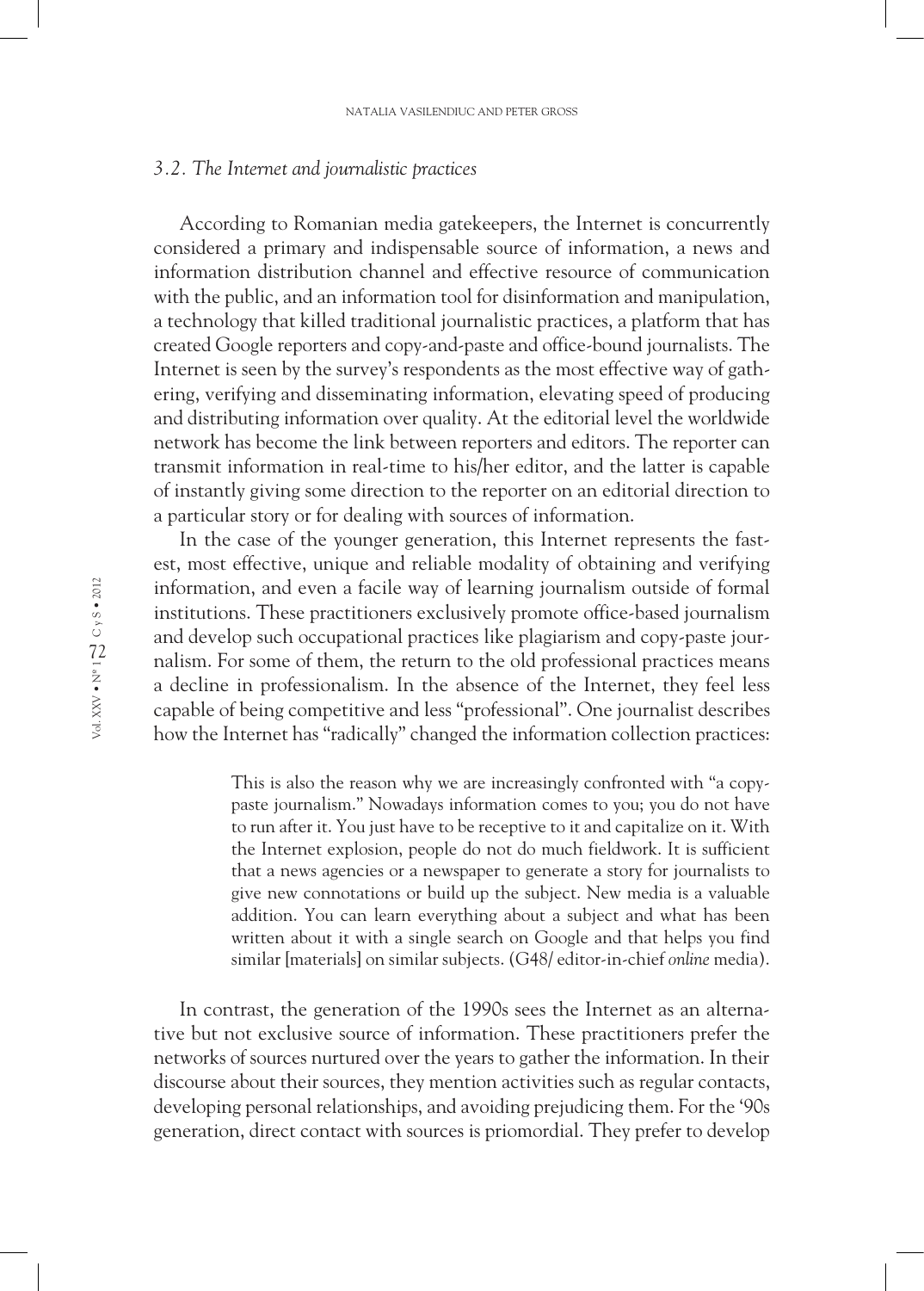personal relationships with them to have access to exclusive information. Their basic rule is not to impair this relationship by giving false statements, and inventing or distorting their words. As a result, the worldwide network appears to them as only one of many tools to improve their professional practice. It has largely influenced their professional activities by facilitating communication with the public. After all, for many years the public was, figuratively speaking, unknown to Romanian journalists; the public was a target, but never a client who had interests and needs that must and should be satisfied by media products. The Internet has changed the journalistic perception about the public. The velocity of dissemination of journalistic contents was matched by the speed of public feedbacks. Journalists were pressured to learn to interact with the public. At least at the declarative level, their professional activity is relying on "old" working methods, including fieldwork and contacts sources. One of the gatekeepers surveyed spoke about the negative effects of using the Internet as a *primary* source of information:

> The Internet radically changed the gathering of information. The question is whether this is good or bad. First, with the development of the Internet, news flow is extremely high but at the same time not ranked [by its importance] and of poor quality. Thus, many journalists can retrieve false "news." Secondly, the fact that all sorts of sources can be accessed on the Internet, reduces the exclusivity of the information that a journalist might wish to have. Many people can immediately receive an idea/law/decision/statement [via] a blog, and until a journalist publishes it, it cannot have a news value. Finally, the Internet has become a permanent resource for journalists too. By becoming increasingly more dependent on such a source, they lose contact with reality and with sources. (G60/ editor public TV channel).

Survey participants suggest that the differences between offline and *online* media gatekeeper practices are not substantial. For the offline and *online* media gatekeepers, the Internet is the one big multifunctional editorial office where they can coordinate the activities of their employees, select topics, news and information sources check the received information, establish goals and professional interests, etc. All young respondents and a third of the 90s generation respondents and editors have developed a practice called Google journalism<sup>44</sup>.

<sup>44</sup> We found this expression in the young journalists' speeches. They were related to the Google journalism as professional practices based exclusively on information identified on Google.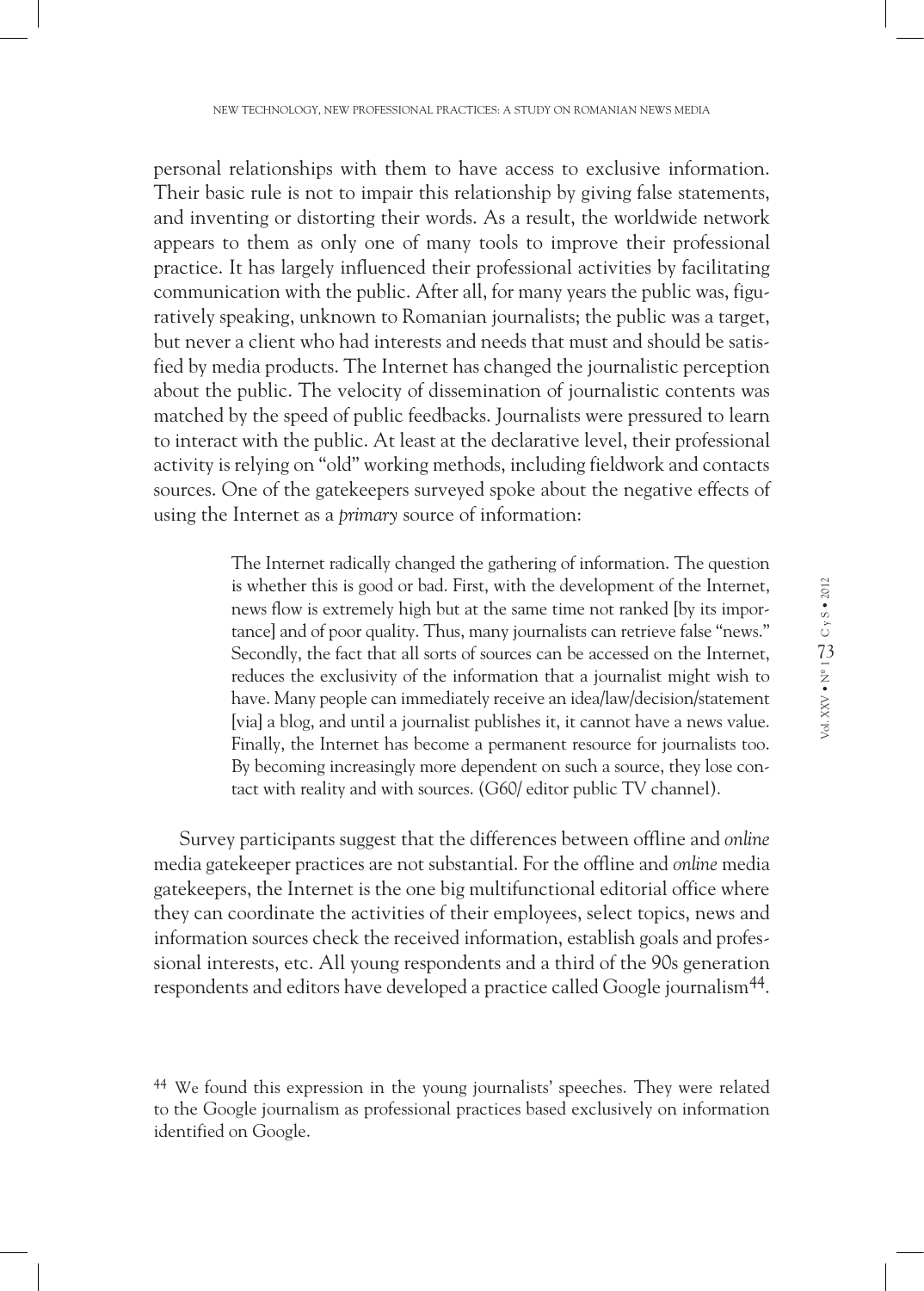In practice, the processes of information collection, verification, and editing was carried out exclusively through Google. They take information posted on Google, without verifying it, and present them as their own creations. Such practices are routine, especially for local media gatekeepers. The virtual space is also often used as a tool for sorting true from false information by confronting various sources of information usually inaccessible to journalists or by following the reactions that occur after an event. In the offline media, the information appears only after a thorough sorting process conditioned by the limited broadcasting space or by the reduced number of pages. In contrast, on *online* media all types of information are distributed, without regard to time or space limitations. The Internet is considered 'Mr. Gates dustbin' in which unused news is thrown<sup>45</sup>.

The differences between the two generations of gatekeepers are visible not only in the manner in which each adapts to the new technologies, but also in the ways they understand the journalistic profession in general. In order to comprehend how these two distinct generations of gatekeepers have evolved, we should remember that the '90s generation practiced journalism during a period of profound, post-communist reforms when journalism was regarded as a liberal occupation and practiced by engineers, teachers, doctors and others who had no specific education in journalism. The editorial office was considered the most effective place to professionalize journalists. It was believed that "many brilliant journalists have never been to a journalism school, whereas quite a few of those who have, do not really make it into this profession"<sup>46</sup>. Talent and innate vocational skills dominates the discourse of the '90s generation, which indirectly suggests minimizing any attempt to professionalize and valuing the "professionalization" of amateurism. Any change in the way a journalist became a journalist was seen as an attempt to destabilize the professional activity or to marginalize and remove the old generation of journalists who dominated editorial offices.

In contrast, the 2000s generation is the stepchild of Western-style journalism education in post-Communist Romania. The creation of dozens of journalism schools at the university level has produced visible effects in the professionalization, feminization and rejuvenation of the journalists' guilds.

<sup>45</sup> WHITE, David Manning, "The Gate Keeper: A Case Study in the Selection on News", in BERKOWITZ, Dan, *Social meanings of news*, Sage, London, 1997, pp. 63-71.

<sup>&</sup>lt;sup>46</sup> ULMANU, Alexandru-Bradut, The Romanian Journalism Education Landscape", in TERZIS, Georgios (ed.), *European Journalism Education*, The University of Chicago Press, 2009, pp. 479-490.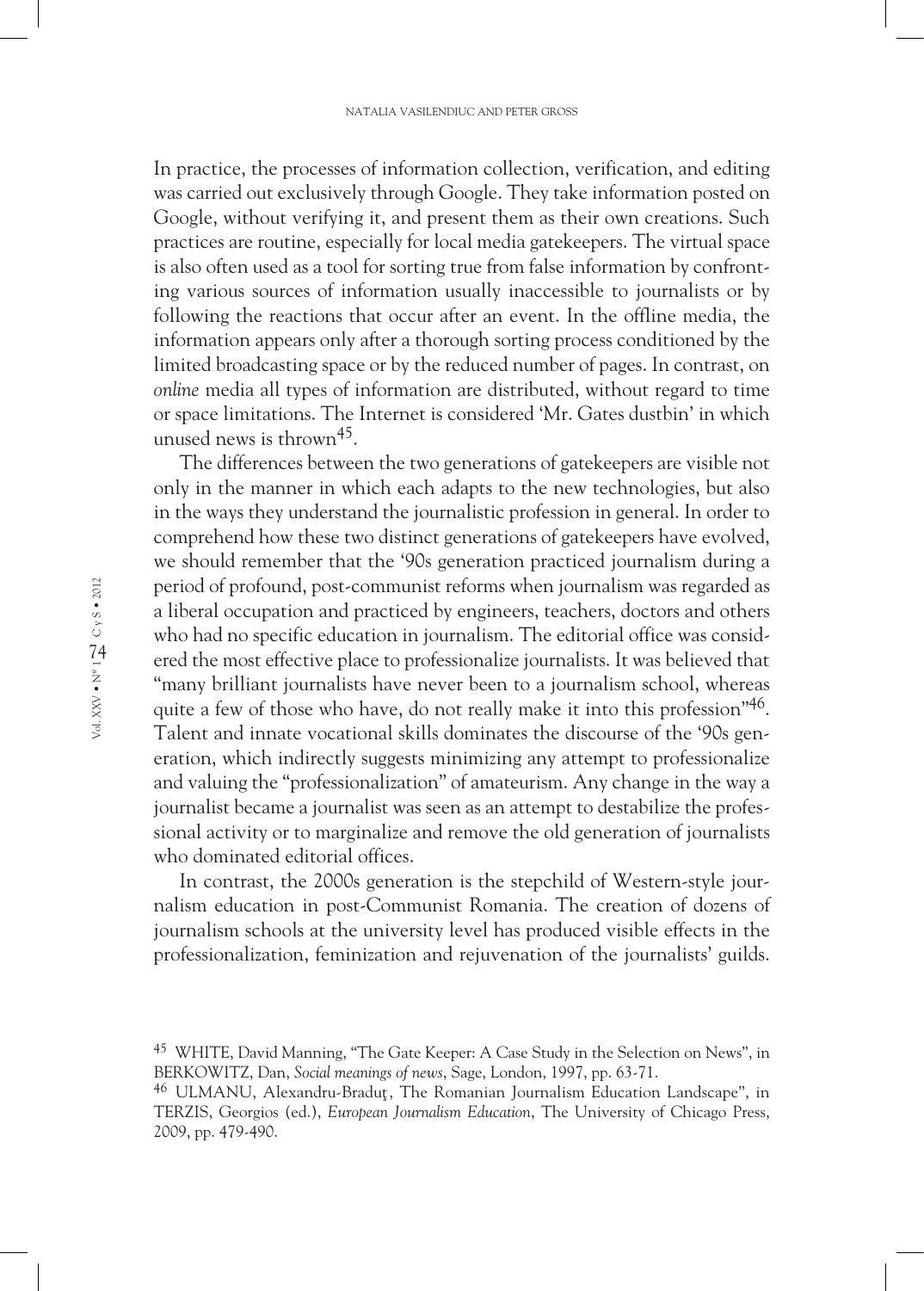The Romanian practitioners of the 2000s generation claim to adhere to Western journalism model; they wanted, they say, to reconstruct their professional identity in line with Western professional norms and values. These practitioners claim that the values that animate their professionalism include, the public's right to information, unrestricted freedom of the press, protection of human rights, and the struggle against corruption and abuse of power. They appreciate the professional values as objectivity (i.e. accuracy, completeness, credible sources, absence of bias in the reporting or presentation of news and information), fairness, truth, honesty, and credibility. Half of the respondents from the 2000s generation see themselves as watchdogs and teachers who educate the public, opinion leaders and defenders of the citizen /civic rights and freedoms, supporters of social change, and the main suppliers of information.

Although educated in the "ideal" model of journalism, these gatekeepers have never been able to practice this kind of journalism. Various obstacles in developing the journalistic profession (including the older generation's reticence to accept new professional standards), and foreign and domestic (political) pressures and interests have perverted the practice of the journalism they have formally studied. Like their colleagues from the '90s generation, they have been forced to adapt to a working model that is strongly politicized and addicted to economic gains that are ultimately manipulated by political interests. The media's overall survival depends on political interests, which by and large control economic. They often choose to practice journalism in line with the political ideology (and those of its practitioners) that brings financial and professional advantages, political power and social prestige. Any media market transformations, caused for exemple by ownership changes or political and social alterations that affect the media, such as election or new political coalitions coming to power, bring about changes in editorial contents. They can support, protect and promote a certain political ideology by choosing to cover (or not) certain news stories, selecting certain sources of information, meeting with select officials, choosing to use certain sentences from a politicians' speeches that can be interpreted possitively by their backers as positive or by their opponents as negative. An comment on this kind of journalism is offered by Tudore $1^{47}$ :

> [One] explanation for this finding is that leaders of the new media (in a professional sense) continue to be the same as those who were socialized to and

<sup>47</sup> TUDOREL, Nicolae, *Mass media - organizational constraints and freedoms*, Publishing House of the University of Bucharest, Bucharest, 2008, p. 211.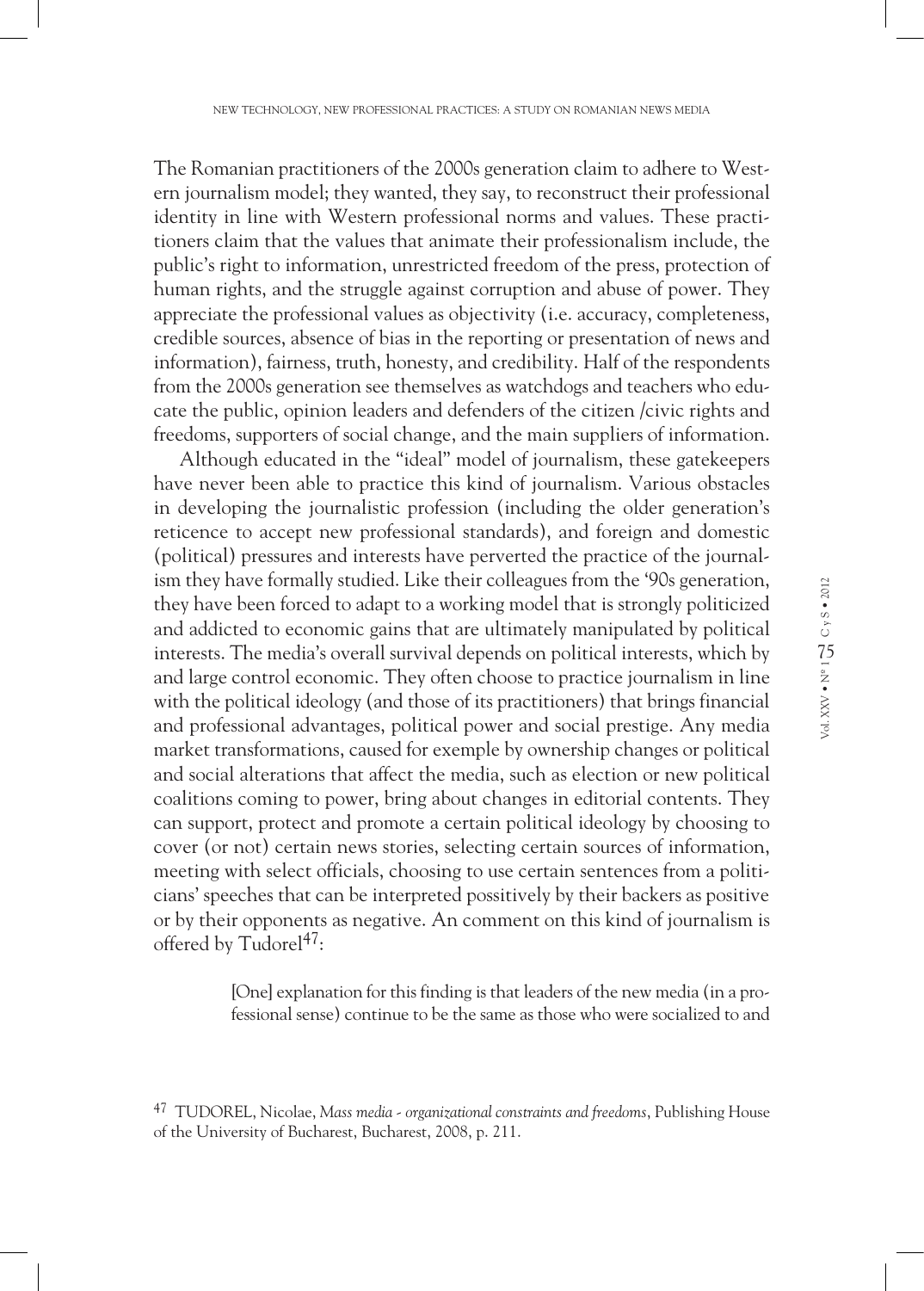practiced in the Communist/authoritarian media model. The young generation of university graduates from specialized institutions has failed to exert sufficient pressure on the older generation who still manage the Romanian press. The resemblance between old and new news-making consists in [the fact] that both in past and present an authoritative press exists that does not seek to] to find out but knows. It does not seek, it decides.

If we are to accept the gatekeepers' answers in the survey and Nicolae Tudorel's conclusions, it could not be argued that there is a major professional conflict between the two generations of journalists. On the contrary, although each generation has its own discourse on the journalistic profession, they cooperate with one another and show a lot of versatility in dealing with the challenges imposed by the media market, by owners and by the political system and its major players. One of the characteristics of the media market in contemporary Romania is that each generation has a niche in which to develop: the 1990s generation is more active in the traditional media and the 2000s in *online* media). Moreover, one of the features that limits the generational difference is that the Romanian journalistic guild is heterogeneous, pragmatic, non-associated professionally and made up of more individualities than professional groups. One of the factors that led to this situation is professional insecurity and journalists 'struggle' to survive in a hostile professional environment. What really matters is the ability of each journalist to resist to editorial constraints. According to Péter Bajomi-Lázár who quoted the chair of the Association of Romanian Journalists, the Romanian journalists can "easily lose their jobs whenever there is a disagreement with their employers" 48. For this reason their discourse about professional practices and values is a general, undifferentiated, common one. Unable to define the current status of the profession, their activity or professional values, they hide, pro forma, behind journalistic patterns associated with Anglo-Saxon professional standards reflected in various professional codes, studied at Faculties of Journalism or presented by Western experienced professionals. They reproduce without managing to apply these standards. The lack of a reliable professional discourse is caused by a limited representation of journalistic activity. Even for trained journalists this activity is a craft that requires skills and not knowledge, tal-

<sup>48</sup> BAJOMI-LÁZÁR, Péter, "Romania. A country report for the ERC-funded project on Media and Democracy in Central and Eastern Europe", University of Oxford&The London School of Economics and Political Science, last access September 11, 2011 from http://mde. politics.ox.ac.uk/, p. 13.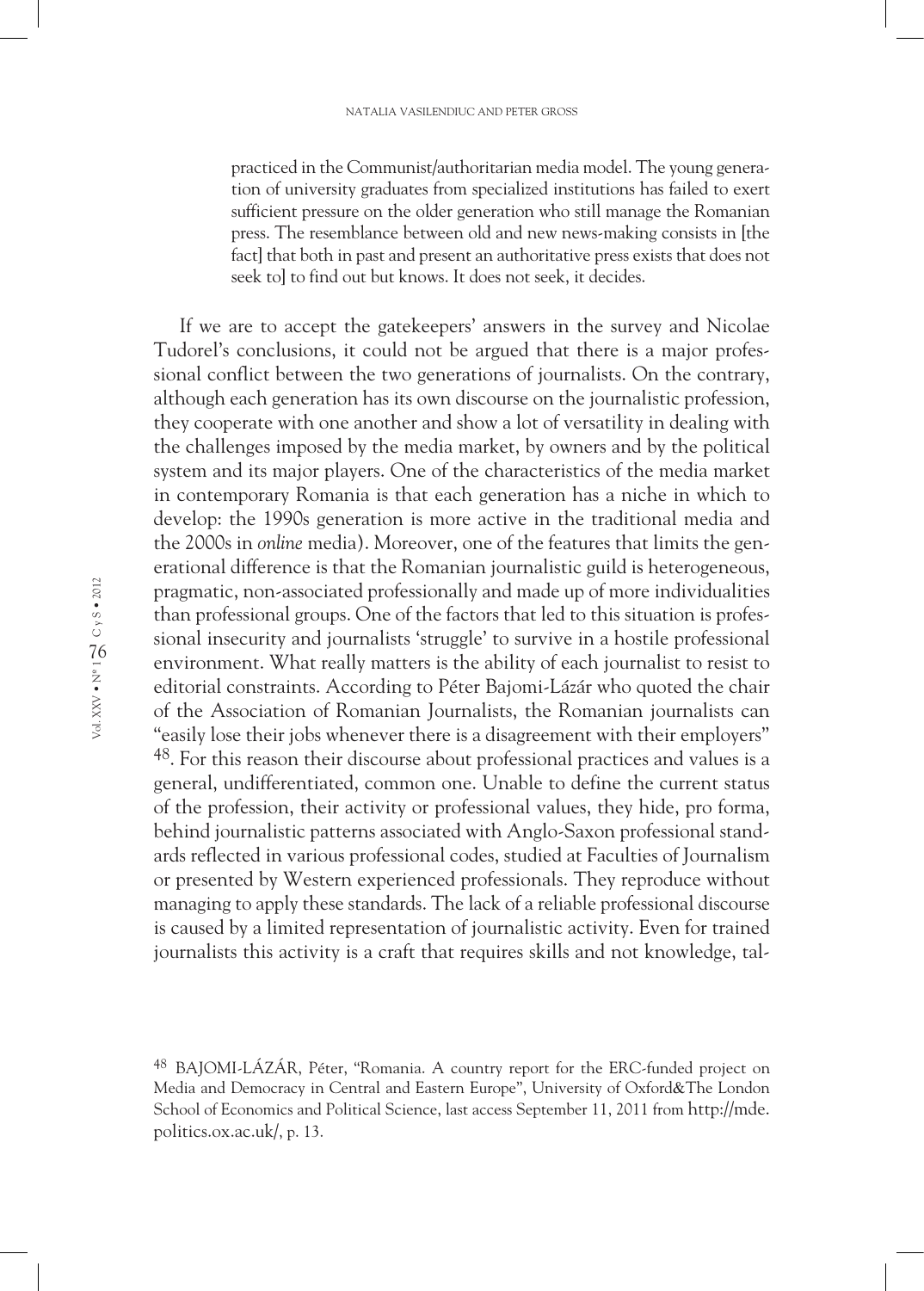ent and not professional training, resistance to pressure and not professional solidarity.

#### *3.3. The Internet and the public*

Compared with the younger generation, the 1990s journalists consider the Internet a less trustworthy source, partly because they see an increasing number of citizens creating journalistic contents. From their point of view, the public should be a passive consumer of journalistic products, because the public is subjective and changeable. These journalists consider that the public is not rational but more emotional, i.e. they change their opinions depending on their states of mind and the journalistic ability to persuade them. The public is not able to discern valuable information from worthless information, according to the gatekeepers, and must accept "the objective information" offered by the professional journalists. In their opinion, the public should have only a minor role in drafting journalistic contents and a major role in their consumption. Even more specifically, they say, the information received from the public is often insufficient to conduct journalistic investigations or to become bona fide news, because it contains a high level of falsehood. From this reductionist perspective, the public is not considered an active participant but rather a passive receiver of journalistic messages. In these circumstances it can be concluded that these gatekeepers do not know their publics and relate to them only in terms of the economic benefits that it can bring for them. As a result, the audience becomes an instrument for achieving organizational objectives, that is, it represents a means to attract publicity and to increase media prestige. The media quality was surpassed by its level of profitability. However, the Romanian media business model is hybrid one. The only profit which it can and is really interested to make is the political one.

The 2000s generation sees the public as a more or less credible potential source of information, one that may participate in all stages of creating the journalistic contents, which creates new questions not only about journalistic practices but also about journalistic ethics<sup>49</sup>. For these gatekeepers, the audience is a barometer of public opinion on the quality of information the media disseminate. The public consumes information and news but also comments, criticizes or supports it. However, even this new generation of gatekeepers

<sup>49</sup> SPENCE, E.H., Quinn, A., "Information Ethics as a Guide for New Media", Journal of Mass Media Ethics, vol. 23, nº 4, 2008, pp. 264-279.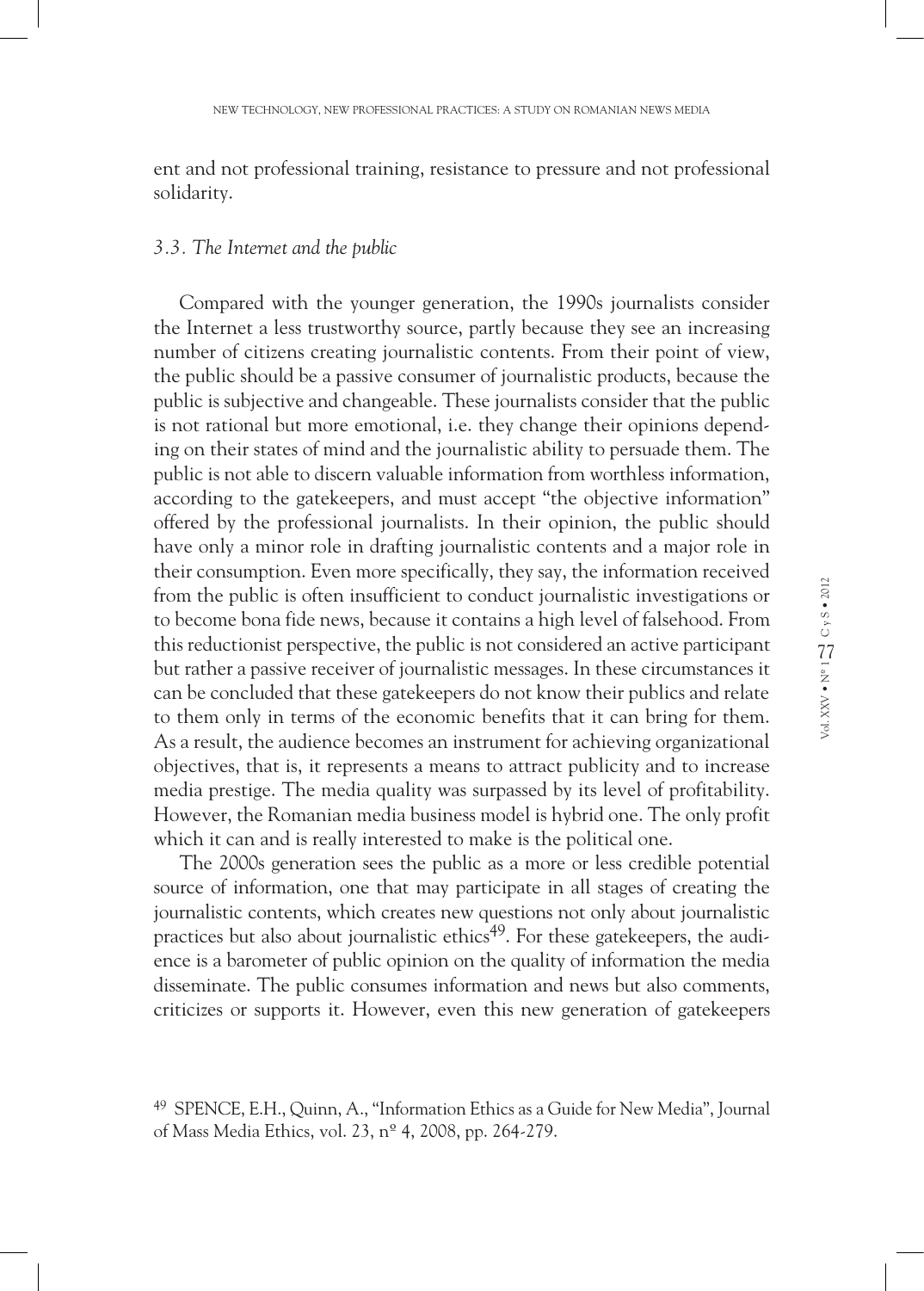does not sufficiently know its audiences. Often their contact with the public is reduced to visualizing audiences via by reading comments members of the public make on the Internet or e-mails they receive from them, but most often only count the number of public comments. They usually divide public comments into two categories: positive or negative, for or against an article or its author(s). The comments are directed mainly toward the author of the article in case the author is made public, while in case of an anonymous author the chances for objective comments directed toward the content ate much higher. Public comments are not really discussing social problems and are not creating resistance movements or action groups. They are separate points of view which sometimes are not even related to the contents of the article. Obviously, for these gatekeepers it is difficult to measure the general public's reactions. Under these conditions there is a false impression that the audience is active and participatory and that the Internet has made reporters out Romanian citizens. In our interviews, several gatekeepers talked about the public's positive effect on the journalistic contents:

> The audience has an important role from several points of view. First, by way of the circulation or the number of articles accessed on the website, and particularly the latter, we can establish what is of interest or not, we find possible mistakes and attempt to correct them for the future. Also, Readers' comments are also very important, primarily because [through them] we construct our idea about our audience, and they are also our best critics, practically those who guide us in our profession. From their comments and emails we find unique ideas for new topics. (G24/ editor private TV channel).

The interviewees declared that their purpose is to change "how things work in society" and to make each individual an active citizen. Concurrently, through their professional demarches, their messages rarely coincide with this intention. The public is associated only with "the audience" and the economic benefits it can bring. From these gatekeepers' discourse, it can be inferred that the public has a minor influence on editorial decisions, even if three quarters of the surveyed journalists declared that they are guided in their decisions by the public interest:

> The public has a role, of course. If you think about this process of gate keeping, it [the public] can be seen as a partner because when it buys the newspaper it expresses a selection, a ranking [of newspapers]; that is, it validates you, [the public] has expressed an opinion about your product… It the feedback is that tomorrow you have 100,000 fewer readers, it means there is something wrong and then you have to change something, the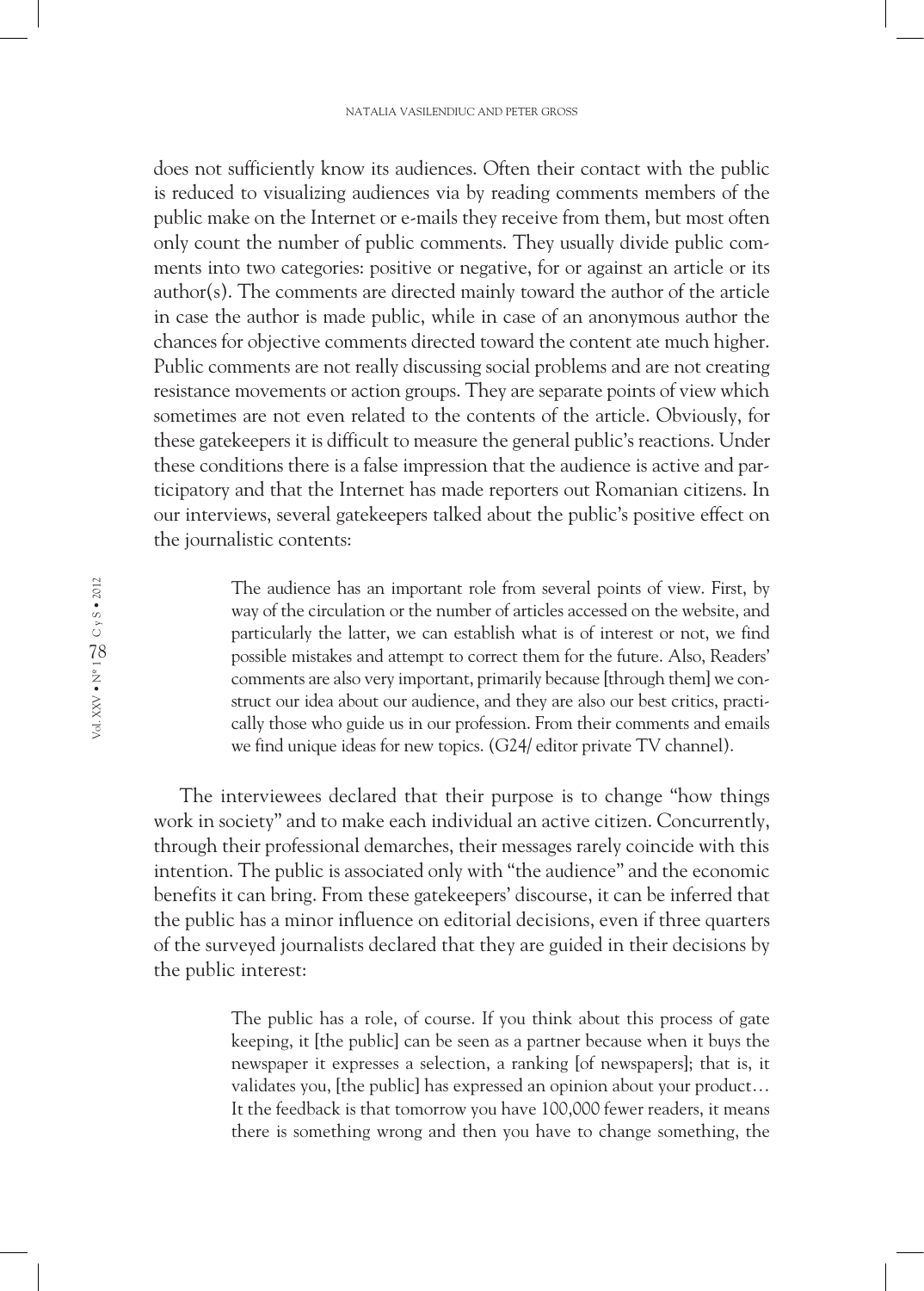editorial policy, to please the public. I can say that the audience is part of this process every day. (G21/ editor-in-chief quality daily).

Many journalists are indulging in the position of owners of information resources and the public is perceived as a potential client to whom they should sell media products for mere profit. In these circumstances the broad public (and not the fragmented public from various audience rating research) remains unknown to most journalists. More than half of the respondents were confused when they described the public profile in terms of media needs and preferences. One of the gatekeeper even argued that public knowledge is useless, because "the public wants what the journalist offers him \her"  $(G7/$ editor). Their representations about it mostly relies on the stereotype that the press is used by intellectuals, while television and radio are used by the masses. Based on these stereotypes, the media requires certain types of journalistic contents. For instantce, the gatekeepers appear to believe that the masses today are more interested in sensational news and less in social, economic or political information.

One of the functions that defines the role of the respondents is entertainment. Because the media have turned into a battleground for audience and for advertising revenues, they proposed demands a new role for gatekeepers as organizers of public leisure time, that is, they pose as agents of the public's media consumption. The Romanian journalists have easily accepted the role of entertainers. In their search for sensational news they have managed to establish new practices such as inventing facts, using hidden microphones and disseminating personal documents without the consent of sources and others. Under these conditions it is extremely difficult to dissassociate the social functions of the journalism from the professional and economic functions of the media. The social mission of journalists has been replaced by the economic function of the media. The journalistic content is channeled to generate economic benefits and is not be determined by the public interests.

#### *4. Conclusion*

The professionalization of post-Communist Romanian journalists is an uncertain, unguided, and unfinished process that is inhibited by endogenous and exogenous forces. This reality voids any questions about how the Internet will *change* the profession and highlights the question of *how it will affect the process of professionalization* in Romania. The Internet, as an outlet for these journalists' work and as a tool for its evolution, has increased the professionalization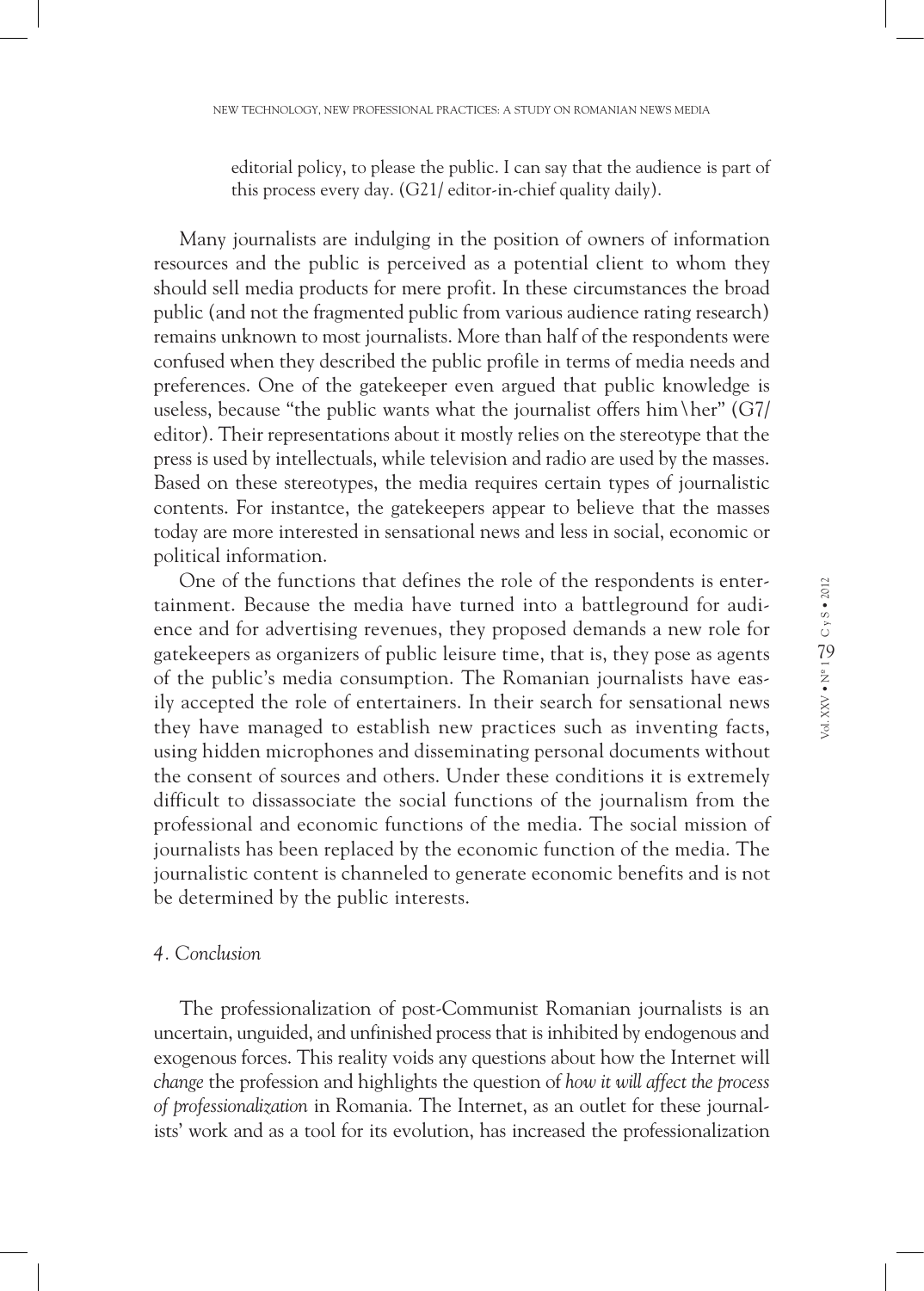process' problems by (1) delaying the establishment of a bona fide definition of news in the eyes of Romanian audiences, (2) making it easier for journalists to continue their less-than-professional practices, and (3) by increasing the array of money-making vehicles to the detriment of increasing the platforms for socially responsible media.

The study shows that journalists on the whole perceive the Internet to be a guide to public expectations and public criticisms of the media, and a (qualified) barometer of media consumptions. Whether these journalists actually use the Internet as such in practicing their craft, and for purposes of increasing their professionalism, remains a question mark and the subject of future research. Another focus for scholarly research in Romania should include news audiences and whether they are broadening their views of what is news and who can supply such to them.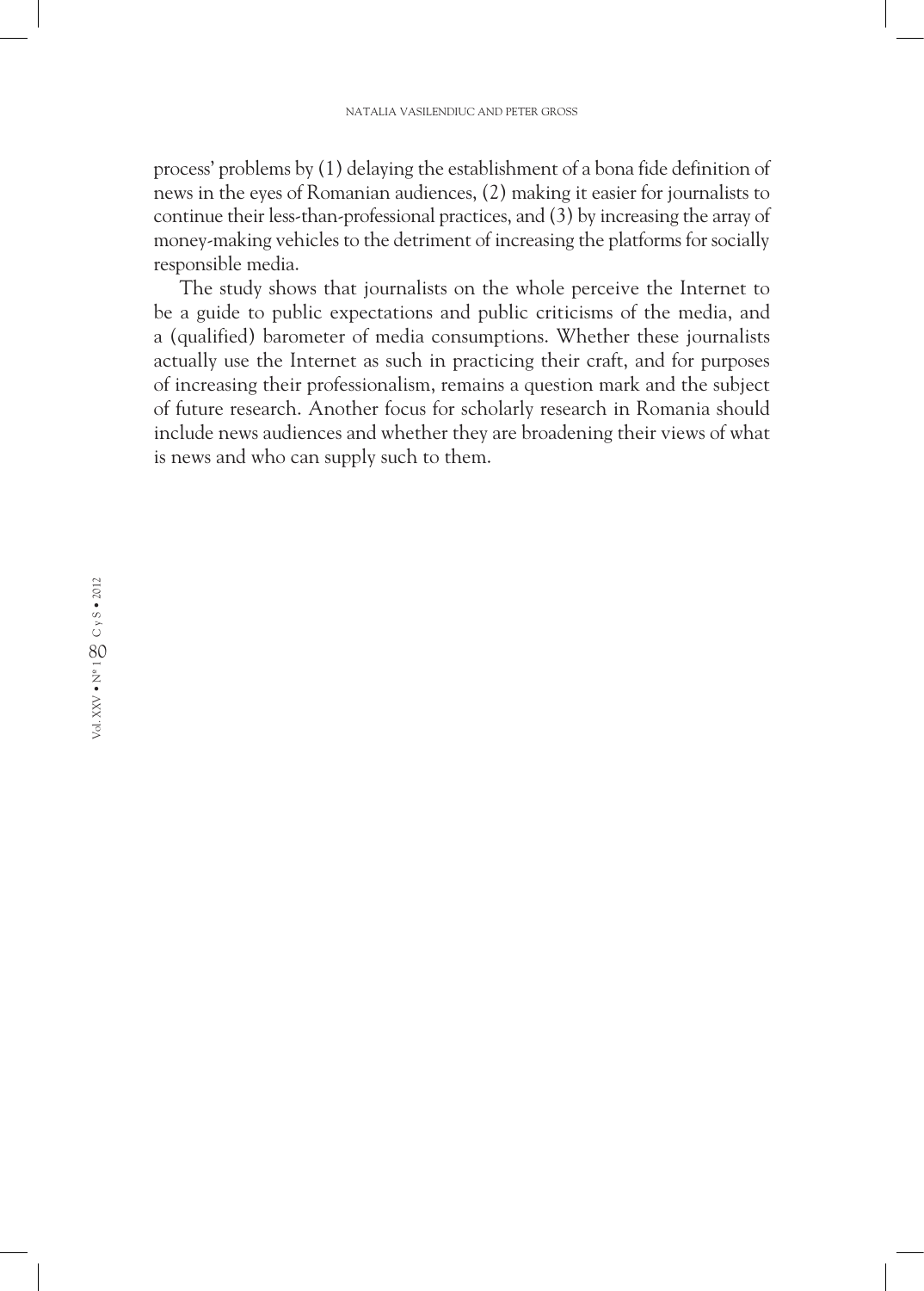#### *References*

- ARMANCA, Brandusa, "Acomodarea cu insultele", in Revista 22, 13-03-2012, last access March 20, 2012 from http://www.revista22.ro/acomodarea-cu-insultele-13769.html.
- BAJOMI-LÁZÁR, Péter, "Romania. A country report for the ERC-funded project on Media and Democracy in Central and Eastern Europe", University of Oxford&The London School of Economics and Political Science, last access September 11, 2011 from http:// mde.politics.ox.ac.uk/.
- CHANNEL, Amani, "Gatekeeping and citizen journalism: A qualitative examination of participatory news-gathering", 2010, last access September 13, 2011 from http://scholarcommons.usf.edu/etd/1598.
- COMAN, Mihai, *Introducere in sistemul mass-media*, Polirom, Iasi, 1999/2007.
- COMAN, Mihai, RADU, Raluca, PREOTEASA, Manuela, PAUN, Mihaela, BADAU, Horea, "Romania: Twenty Years of Professionalization in Journalism – still Counting", in EBERWEIN, Tobias, FENGLER, Susanne, LAUK, Epp, LEPPIK-BORK, Tanja (eds), *Mapping Media Accountability – in Europe and Beyond*, Herbert von Halem Verlag, Köln, 2011, pp. 142-154.
- DEUZE, Mark, "What Is Journalism? Professional Identity and Ideology of Journalists Reconsidered", *Journalism*, vol. 6, nº 4, 2005, pp. 442-464.
- DORDEA, Alexandra-Livai, "Neelie Kroes: Este inacceptabil ca in Romania, 54% din populatie sa nu aiba acces la Internet", *Evenimentul Zilei,* 11-06-2011, last access March 28, 2012 from http://www.evz.ro/detalii/printeaza-articol/stiri/neelie-kroes-este-i…il-ca-inromania-54-din-populatie-sa-nu7-aiba-acces-la-internet-9.html.
- DRAGOMIR, Marius, THOMPSON, Mark (eds.), *Mapping Digital Media: Romania*, Open Society Foundation, London, 2010.
- GHINEA, Cristian, MUNGIU-PIPPIDI, Alina, "Media Policies and Regulatory Practices in a Selected Set of European Countries, the EU and the Council of Europe: The Case of Romania", European Commission Report, October 2010, last access March 29, 2012 from http://www.mediadem.eliamep.gr/wp-content/uploads/2010/05/Romania.pdf.
- GILMOR, Dan, *We the Media: Grassroots Journalism By the People, For the People*, O'Reilly, New York, 2004.
- GRADIM, Anabela, "Press and profitable news. A business model for *online* newspapers", 2009. Last access November 15, 2011 from http://www.bocc.ubi.pt/pag/gradim-anabelapress-profitable-papers-IAMCR.pdf.
- HERMIDA, Alfred, THURMAN, Neil, "A clash of cultures: The integration of user-generated content within professional journalistic frameworks at British newspaper websites", *Journalism Practice*, vol. 2, nº 3, 2008, pp. 343-356.
- ITU, "Romania. Internet Usage Stats and Market Report", 2010, last access March 29, 2012 from http://www.internetworldstats.com/eu/ro.htm.
- JARVIS, Jeff, "Networked journalism", 2006, last access September 10, 2011 from
- http://www.buzzmachine.com/2006/07/05/networked-journalism.
- JENKINS, Henry, *Convergence Culture: Where Old and New Media Collide*, MIT Press, Cambridge, 2006.
- KELLER, B., "All the aggregation that's fit to aggregate," 2011, last access March 28, 2012 from http://www.nytimes.com/2011/03/13/magazine/mag-13lede-t.html.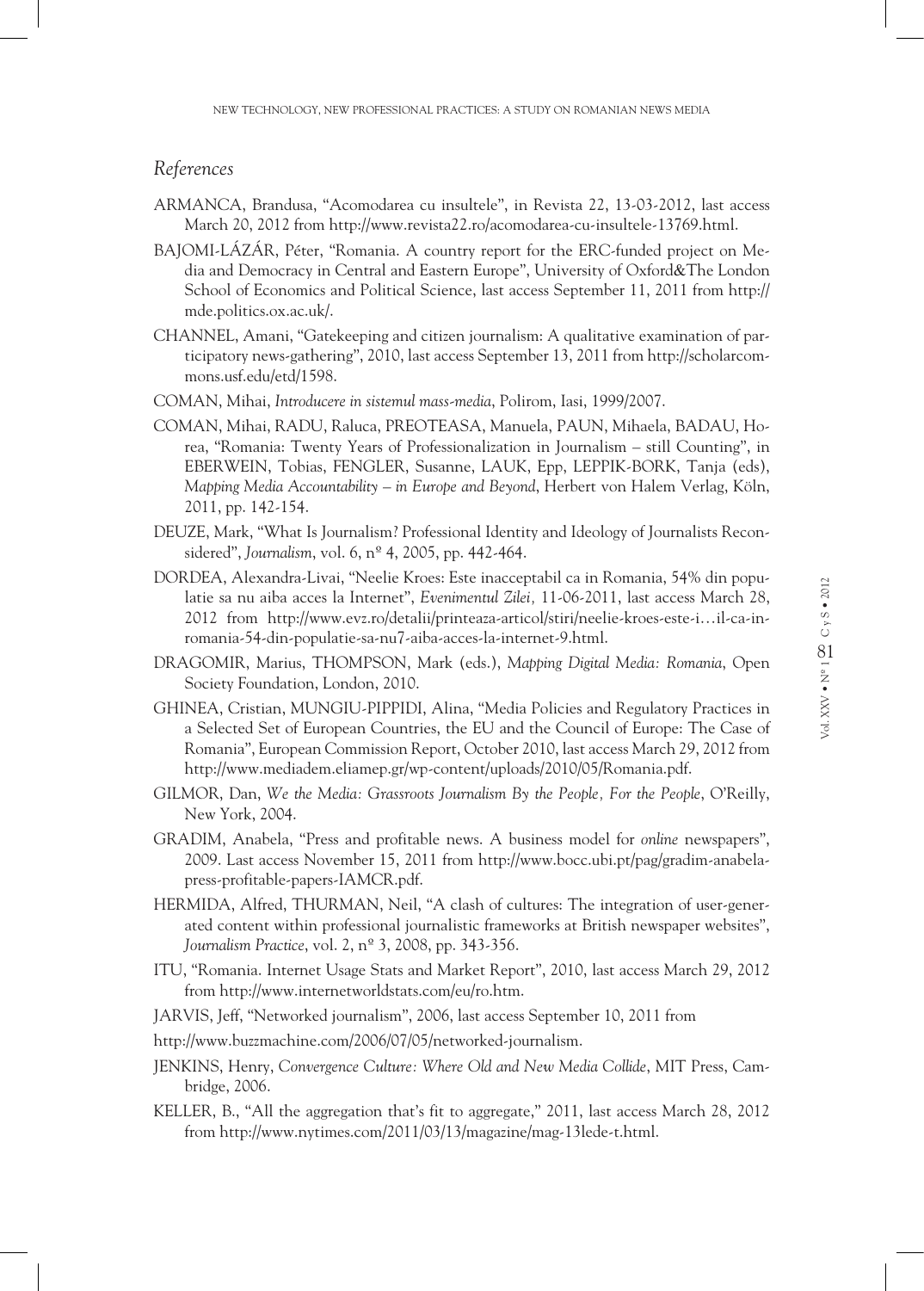- KIRCHHOFF, Suzanne M., "The U.S. Newspaper Industry in Transition", Congressional Research Service, 2010, last access November 15, 2011 from http://www.fas.org/sgp/crs/ misc/R40700.pdf.
- LEWIS, Seth C., Kelly KAUFHOLD, and Dominic L. LASORSA, "Thinking about Citizen Journalism. The Philosophical and Practical Challenges of User-Generated Content for Community Newspapers", *Journalism Practice*, vol. 4, nº 2, 2010, pp. 163-179.
- MICHNIEWICZ, Marta, *Burgerjournalismus in der digitalen Offentlichkeit. Die politische Rolle von Blogs in der gegenwartigen Zeit*, Diplomica Verlag Gmbh, Hamburg, Germany, 2010.
- NIP, Joyce Y.M., "Exploring the Second Phase of Public Journalism", *Journalism Studies*, vol. 7, nº 2, 2006, pp. 212-236.
- NGUYEN, An, "Journalists in the Wake of Participatory Publishing", *Australian Journalism Review*, vol. 28, nº 1, 2006, pp. 47-59.
- (The) NIELSEN Company, "The Global *Online* Media Landscape. Identifying Opportunities in a Challenging Market", 2009, last access November 15, 2011 from http://blog.nielsen. com/nielsenwire/wp-content/uploads/2009/04/nielsen-*online*-global-lanscapefinal1.pdf.
- OECD, *News in the Internet Age: New Trends in News Publishing*, OECD Publishing, 2010.
- PAVLIK, John V., *Journalism and New Media*, Columbia University Press, New York, 2011.
- PAULUSSEN, Steven, DOMINGO, David, HEINONE, Ari, SINGER Jane B., QUANDT, Thorsten and VUJNOVIC, Marina, "Citizen participation in *online* news media: An overview of current developments in four European countries and the United States," in QUANDT, Thorsten and SCHWEIGER, Wolfgang (eds.), *Journalismus online: Partizipation oder profession?*, Verlag fur Sozialwissenschaften, Wiesbaden, Germany, 2008, pp. 263-283.
- SALWEN, Michael B., GARRISON, Bruce and DRISCOLL, Paul D., *Online News and the Public*, Lawrence Erlbaum Associates, Inc., London, 2005.
- SCOTT, Ben, "A Contemporary History of Journalism". *Television & New Media*, vol. 6, nº 1, 2005, pp. 89-126.
- SINGER, Jane B., "The Socially Responsible Existentialist: A Normative Emphasis for Journalists in a New Media Environment", *Journalism Studies*, vol. 7, nº 1, 2006, pp. 2-18.
- SHOEMAKER, Pamela J., Tim P. VOS, *Gatekeeping Theory*. New York and London: Routledge, 2009.
- SHOEMAKER, Pamela J., VOS, Tim P., REESE, Stephen D., "Journalists as gatekeepers", in WAHL-JORGENSEN, Karin, HANITZSCH, Thomas (eds.), *The handbook of journalism studies*, Routledge, New York, London, 2008, pp. 73-87.
- SPENCE*,* E.H., QUINN, A., "Information Ethics as a Guide for New Media", *Journal* of *Mass Media Ethics*, vol. 23, nº 4, 2008, pp. 264-279.
- SPLICHAL, Slavko, SPARKS, Colin, *Journalists for the 21st Century: Tendencies of Professionalization Among Firstyear Journalism Students in 22 Countries*, Abex Publishing Corporation, Norwood, 1994.
- THURMAN, Neil, HERMIDA, Alfred, "Gocha: How newsroom norms are shaping participatory journalism *online*", in MONAGHAN, G. and TUNNEY, S. (eds.), *Web journalism: A new form of citizenship*, Sussex Academic Press, Eastbourne, 2010, pp. 46-62.
- TUDOREL, Nicolae, *Mass media organizational constraints and freedoms*, Publishing House of the University of Bucharest, Bucharest, 2008.
- ULMANU, Alexandru-Bradut, The Romanian Journalism Education Landscape", in TER-